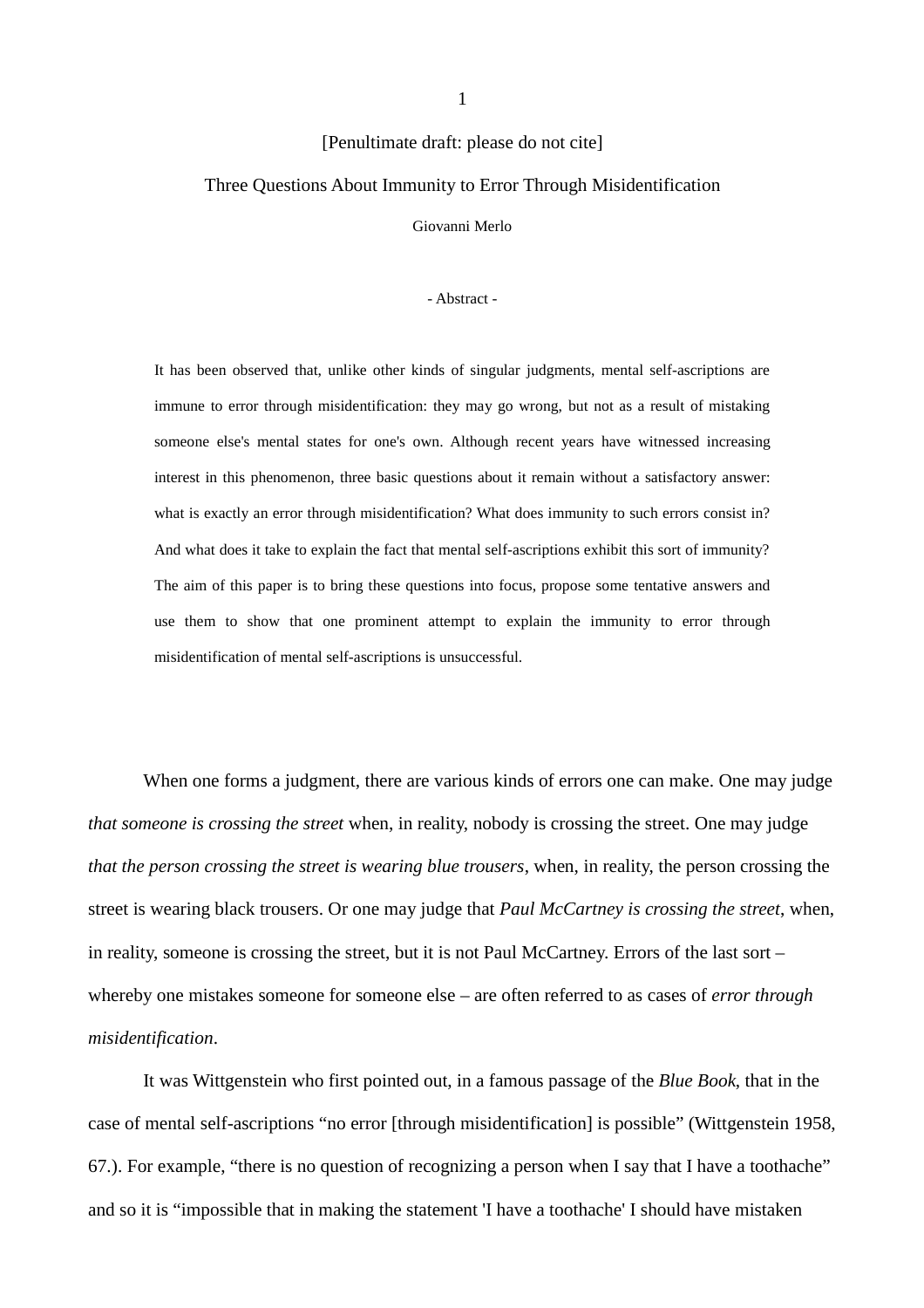another person for myself" (ibid.). From this observation Wittgenstein drew the radical conclusion that (unlike statements like 'Paul McCartney is crossing the street') neither 'I have a toothache' nor other mental self-ascriptions involve any *judgment* about a particular person: what mental selfascriptions do is to *express* a mental condition, not to *report* it (as Wittgenstein puts it "to say 'I have pain' is no more a statement *about* a particular person than moaning is" (ibid.)).<sup>1</sup>

Many philosophers these days reject Wittgenstein's expressivist account of mental selfascriptions, but agree with the observation that motivated that account. On the resulting position, although every mental self-ascriptions involves a truth-evaluable judgment about oneself, the judgments in question (or, at least, a significant portion of them) exhibit some sort of *immunity to error through misidentification*: they may go wrong, but not as a result of mistaking someone else's mental states for one's own.

Since Wittgenstein's remarks were first published (1958) and Shoemaker brought the point to everyone's attention (1968), a lot has been said and written about this phenomenon.<sup>2</sup> However, three basic questions about it remain without a satisfactory answer.

First of all, what is exactly an *error through misidentification*? Several definitions have been proposed, but, as we shall see, all of them admit of counterexamples. Without a formal definition, intuitions are all we have to go by when deciding whether this or that judgment should be described as a case of error through misidentification – not exactly an ideal situation, given that our intuitions about a number of key cases are rather shaky. It would be nice if we could extrapolate from a few central cases (where our intuitions are clear) a general definition of error through misidentification, which we could then use to classify more peripheral cases (where our intuitions are not so clear).

The second question is: what is exactly *immunity* to error through misidentification? Wittgenstein speaks of the "impossibility" of a misidentification, and so do many other philosophers. But (even bracketing the fact that error through misidentification hasn't been properly

See Wright (1998) for a defence of this interpretation.

<sup>2</sup> Recent years have witnessed increasing interest in this topic. See, for instance, Prosser and Recanati (2012).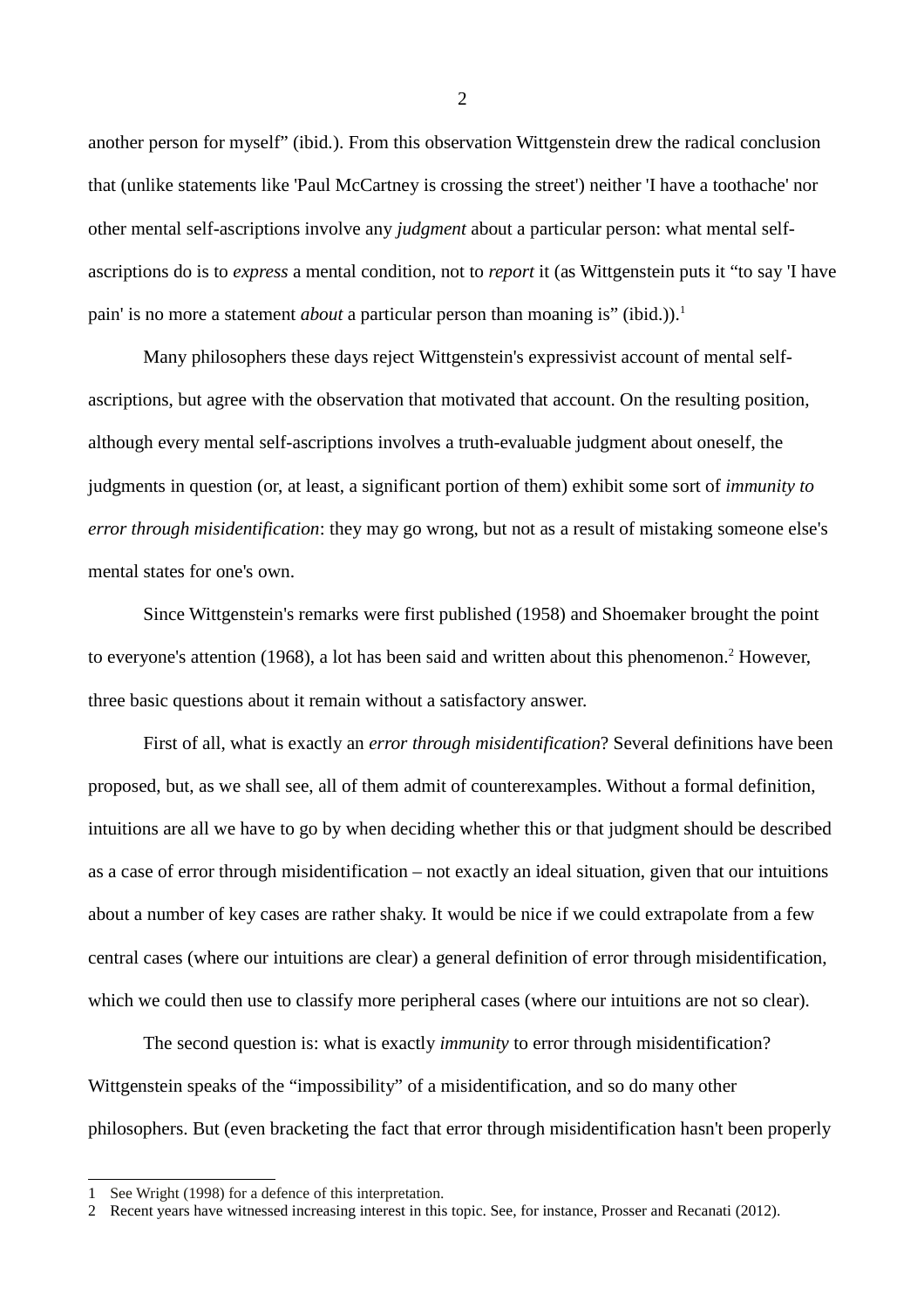defined) it has not been made explicit what kind of impossibility is supposed to be at stake in this context: is it the impossibility that a particular judgment involve any misidentification (*de re* impossibility) or, rather, the impossibility that any judgment possessing certain features involve any misidentification (*de dicto* impossibility)? Moreover, is it really just the impossibility of a misidentification (in either the *de re* or the *de dicto* sense) that Wittgenstein was concerned with, or is there something more to the phenomenon he identified?

The third question is: what does it take to *explain* the fact that certain judgments are immune to error through misidentification? Different (non-expressivist) accounts have been provided of this phenomenon, but the sense in which they purport to *explain* it remains unclear, not only because the phenomenon itself hasn't been properly characterized, but also because the criteria that an account should meet in order to count as explanatorily successful haven't been fully spelled out.

In this paper, I will bring these questions into focus, propose some tentative answers and use them to cast doubt on one prominent attempt to explain the datum that Wittgenstein was puzzled by – the so-called "Simple Account" or "Simple Explanation" of immunity to error through misidentification. My overall aim is twofold. First, to suggest that we lack as yet a fully convincing alternative to Wittgenstein's (admittedly, unconvincing) way of dealing with the datum. Second, to put forward a framework in which the search for such an alternative could be more effectively pursued.

The broader significance of immunity to error through misidentification has been a matter of debate between what one might call 'deflationists' and 'inflationists' – the former arguing that an adequate account of this phenomenon requires no more than a proper understanding of the epistemology of mental self-ascriptions; the latter using Wittgenstein's observations to motivate substantive (and, sometimes, revisionary) views about, e.g., the semantics of 'I' or the metaphysics of the self.<sup>3</sup> While the deflationist camp includes several proponents of the account I will criticize in

<sup>3 &#</sup>x27;Inflationist' arguments can be found in Anscombe (1975) and McDowell (1998). Contemporary 'deflationists' include, among others, Coliva (2006), Morgan (2012) and Wright (1998).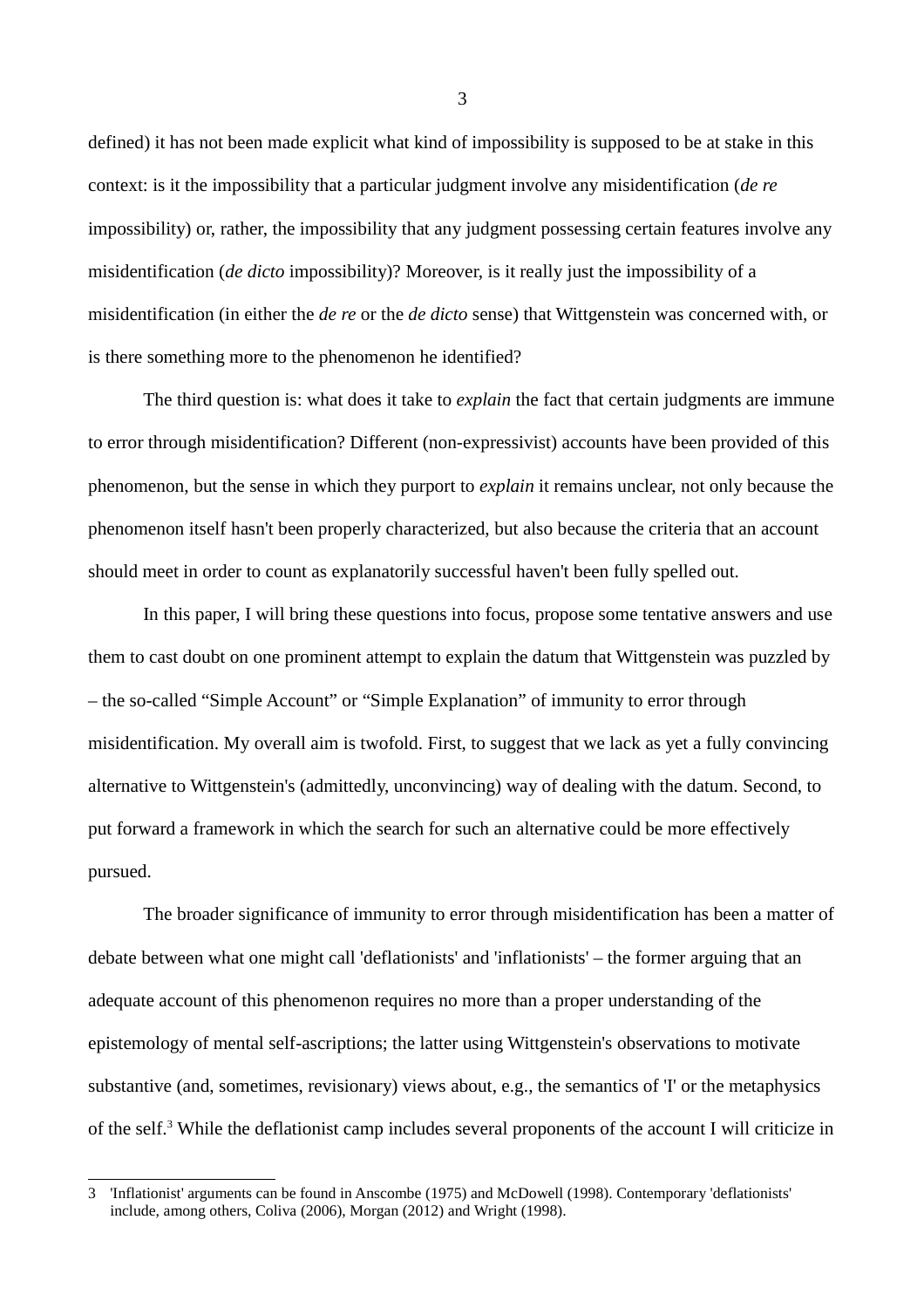the last section of this paper, my intention is not to take sides in the debate between 'inflationists' and 'deflationists'. Insofar as there is a special feature of mental self-ascriptions which makes them interestingly different from otherwise similar judgments in other domains, it seems to me that this fact might, in principle, have significant implications for our general conception of the mental – not just in epistemology, but also in metaphysics and the philosophy of language and psychology. In order to be able to work out these implications, however, we need to get sufficiently clear on what the feature in question is. It is mainly to this preliminary and clarificatory task that my paper aims to contribute to.

1. What is an error through misidentification?

Intuitively, an error through misidentification (EM, hereafter) occurs when, in forming a judgment that is otherwise correct, someone *misidentifies* something with something else or (perhaps more neutrally) *mistakes* something for something else. For instance, consider again the example we started with:

*Paul McCartney* – I look at the man who is crossing the street. The man looks impressively like Paul McCartney, so I think to myself that *Paul McCartney is crossing the street*. But I am wrong: although someone is crossing the street, it is not Paul McCartney.

In this case, one would ordinarily say that I *misidentified* the guy who is crossing the street with Paul McCartney, or that I *mistook* him for Paul McCartney. Our intuitive grip on these notions is reasonably good (at least, it is as good as our intuitive grip on other notions that are of interest to epistemologists, such as *evidence* or *justification*). In looking for a formal definition, it is these intuitive notions that we are trying to precisify: we want our definition to be specific enough to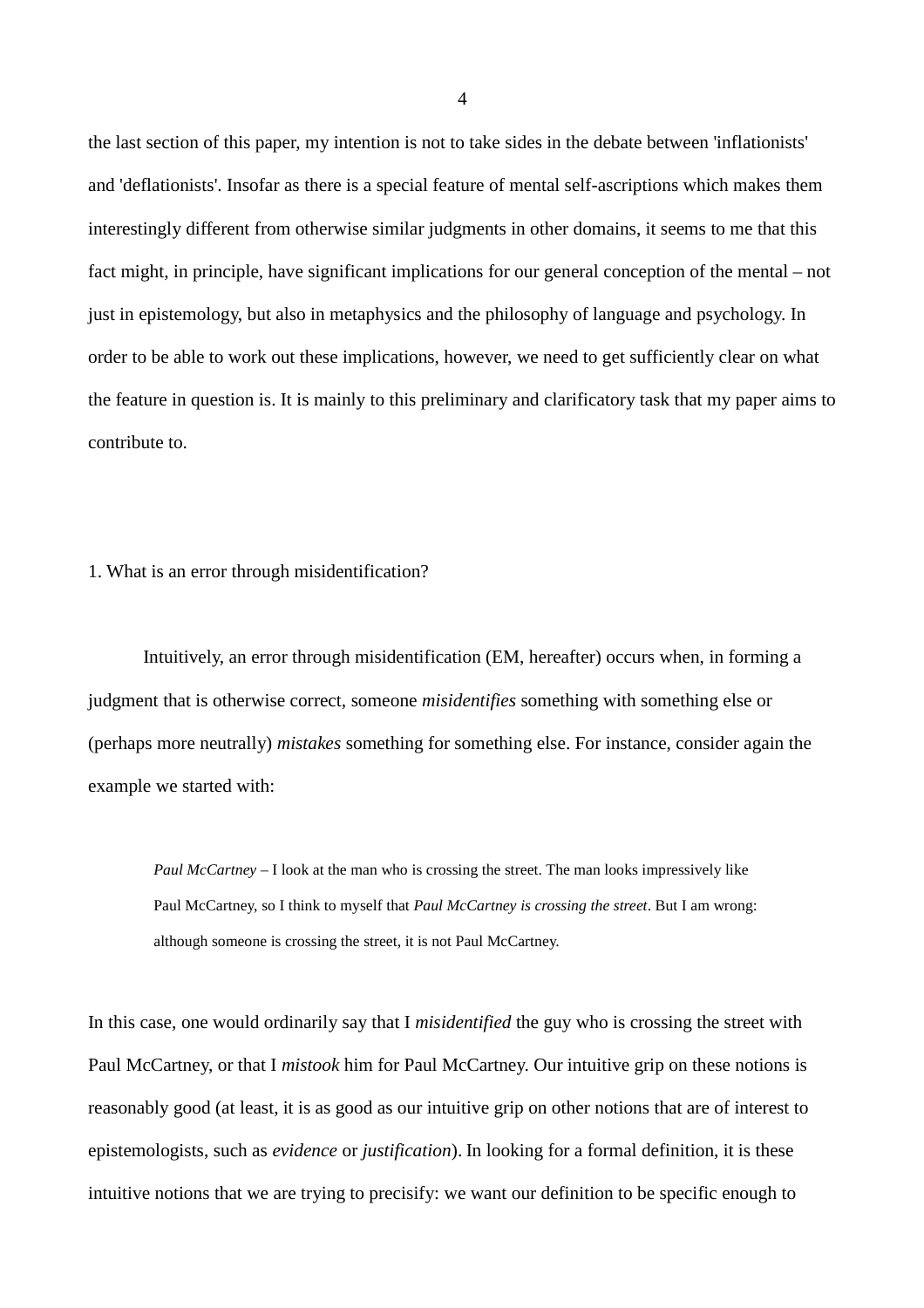capture what is distinctive of the mistake I commit when I judge *that Paul McCartney is crossing the street* when someone else is, but also broad enough to encompass the full range of judgments whose 'epistemic badness' is sufficiently similar to that of my judgment about Paul McCartney to justify the use of a single theoretical concept.

With these simple criteria in mind, let us look at some recent attempts to define EM. A good starting point for our discussion is the definition of EM offered by François Recanati in his recent "Immunity to Error through Misidentification: What It Is and Where It Comes From" (2012). Recanati suggests that EM occurs when "a subject S judges that some object *a* is F, because S has grounds for believing that some object is F and wrongly believes that *a* is one such object", viz. "an object satisfying  $(\lambda z)$  (S has grounds for believing that *z* is F)" (Recanati 2012, 180). More schematically:

(Recanati) A judgment J is an error through misidentification if and only if:

- (i) J is a singular judgment that some object a is F;
- (ii) the author of J has grounds for believing that some object is  $F$ ;
- (iii) the author of J wrongly believes that she has grounds for believing that a is  $F<sup>4</sup>$

There are, I think, several problems with this definition, the decisive one being that Recanati's conditions are not *necessary* for a judgment to be a case of EM. First of all, it seems to me that, contrary to what condition (iii) demands, a judgment can be a case of error through misidentification even if its author has no second-order beliefs about her grounds for making the judgment. Secondly, even if the author of the judgment were to form some second-order beliefs, these would not have to be *wrong* for the judgment to be a case of EM. To see this, consider again my judgment in *Paul McCartney*. Plausibly, I have plenty of good grounds for believing that Paul

<sup>4</sup> Notice that condition (iii) is equivalent to Recanati's requirement that the author of the judgment S believe the object to have the property "  $(\lambda z)$  (S has grounds for believing that *z* is F)" (Recanati 2012, 180).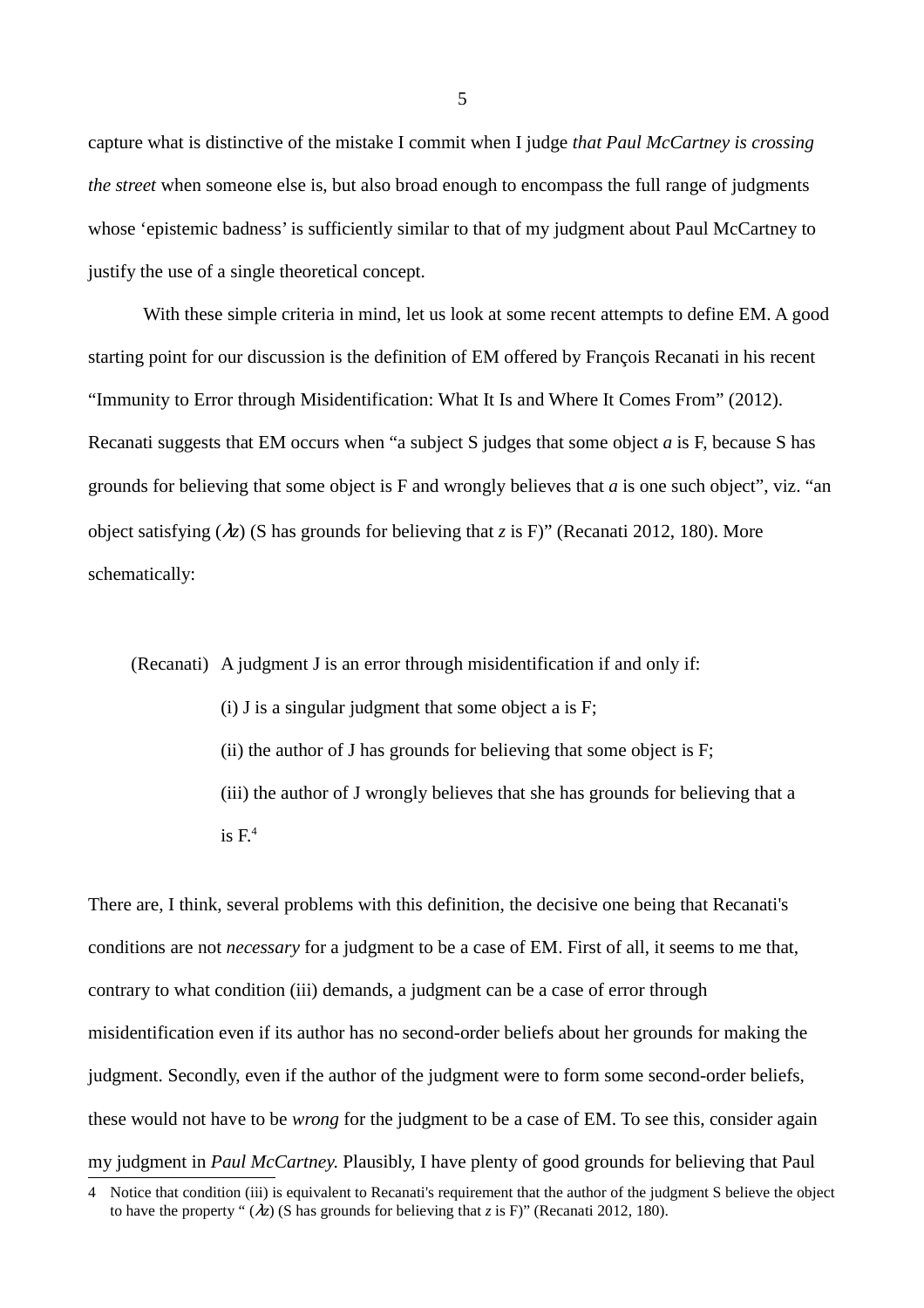McCartney is crossing the street: I'm looking at the guy over there, he is crossing the street and he looks impressively like Paul McCartney. So if I were to form a second-order belief to the effect that I have good grounds for forming my judgment, my second-order belief would *not* be wrong.

One may suggest that the mistake in Recanati's definition is the following: what's distinctive of EM is *not* the fact that author of the judgment wrongly believes herself to have grounds for the judgment, but rather the fact that the grounds she has for the judgment are somehow misleading. For example, in the Paul McCartney case, I do have grounds for making my judgment, but the grounds in question are also grounds for believing the false proposition *that the guy I'm looking at is Paul McCartney*, or, more simply, *that that guy is Paul McCartney* (where "that guy" demonstratively picks out the guy I' looking at). Building on this suggestion, one might be led to define EM in terms of Pryor's (1999) notion of '*de re* misidentification':

(Pryor-1) A judgment J is a case of *de re* misidentification if and only if:

(a) J is a singular judgment that some object a is F;

(b) the author's grounds for J are grounds for believing that some object b is F and that b is identical to a;

(c) however, unbeknownst to the subject, a and b are not identical.<sup>5</sup>

This definition applies smoothly to my judgment in *Paul McCartney*: although my grounds are grounds for believing *that that guy is Paul McCartney*, that guy is *not* Paul McCartney and this seems to capture the sense in which my judgment – being based on grounds that justify a false identity claim – is an EM.

As Pryor himself noticed, however, some cases make trouble for *de re* misidentification:

*The skunk* – I smell a skunky odor and see several animals rummaging around in my garden.

<sup>5</sup> See Pryor (1999, 274-275).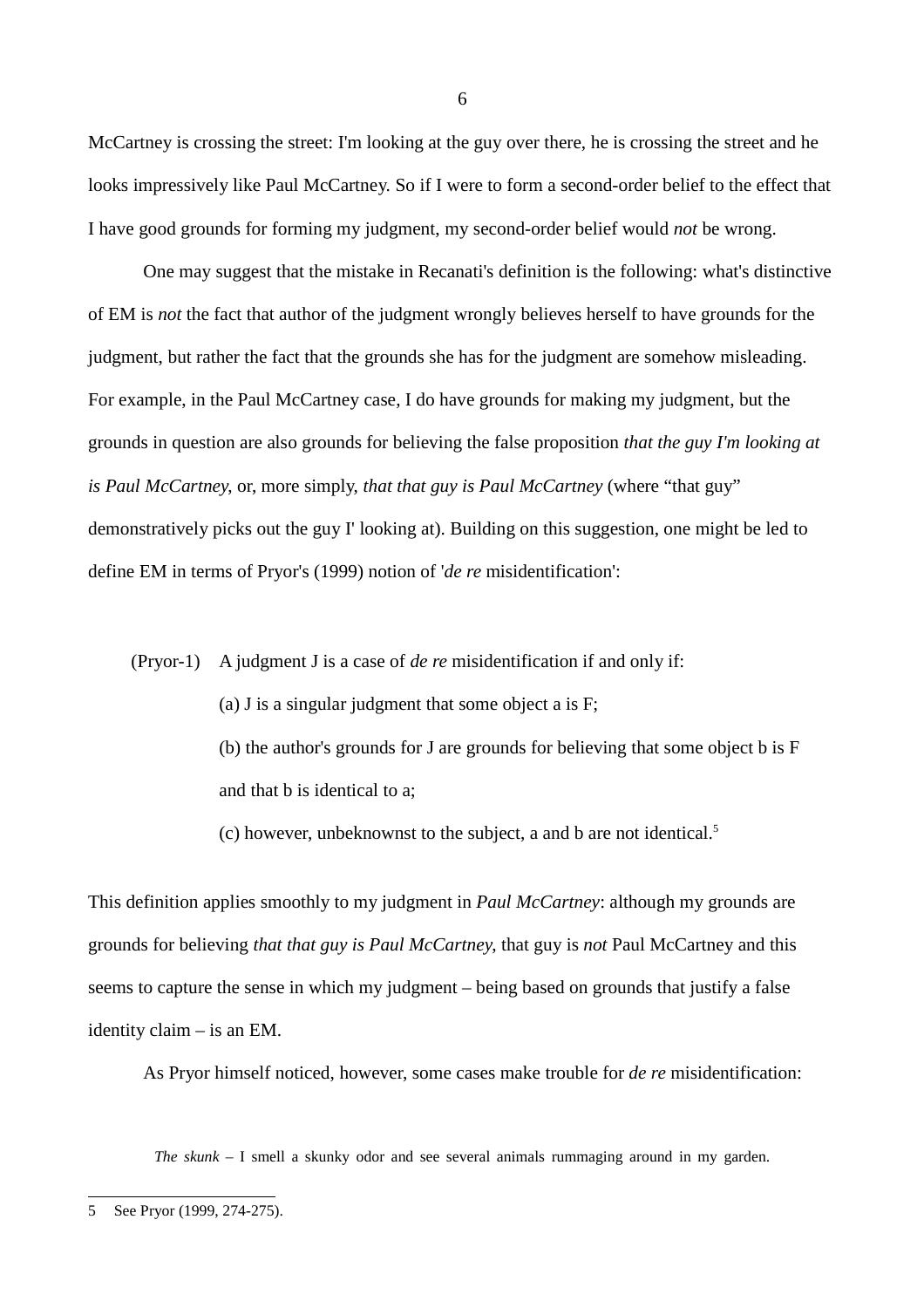Approaching closer and sniffing, I form the belief, of the smallest of these animals, *that it is a skunk in my garden*. The belief is mistaken. There are several skunks in my garden, but none of them is the small animal I see.<sup>6</sup>

Consider my judgment or belief, of the smallest of the animals rummaging in my garden, that it is a skunk. The evidence I have for making that judgment does not seem to include or justify any identification of the form 'b is identical to a', contrary to what condition (b) demands: for my judgment to be justified, there need not be any particular skunk such that I can reasonably believe, of the smallest of the animals rummaging around in my garden, that it is identical with *that skunk*. 7 Despite this, it seems natural to say that my judgment is an EM of some sort: after all, the judgment is wrong and it is wrong because I mistook the smallest of the animals in my garden for one of the skunks in my garden. Based on this kind of considerations, Pryor argues that not all instances of EM are also cases of *de re* misidentification and, along with many others, I agree with him on this point.<sup>8</sup>

However, Pryor suggests that *de re* misidentification constitutes at least an interesting *subspecies* of EM, and this is where I think I want to part company with him. The crucial point is that for a judgment *that a is F* to qualify as a case of *de re* misidentification there doesn't even have to be *something* which is F. Hence cases like the following count as cases of *de re* misidentification:

*The Lion King* – An otherwise very trustworthy person tells me that Al Pacino and Harrison Ford are the same person. She also tells me that Harrison Ford starred in "The Lion King". On this testimonial basis, I come to justifiedly (and yet wrongly) believe *that Al Pacino starred in "The Lion King"*.

<sup>6</sup> The example is reported, almost verbatim, from Pryor (1999, 281).

<sup>7</sup> In fact, Pryor makes the stronger point that I might not yet be in a position to hold any *de re* beliefs whatsoever about any of the things I'm smelling (1999, 282).

<sup>8</sup> For a related case, involving misidentification of location without *de re* misidentification, see also Pryor (1999, 297).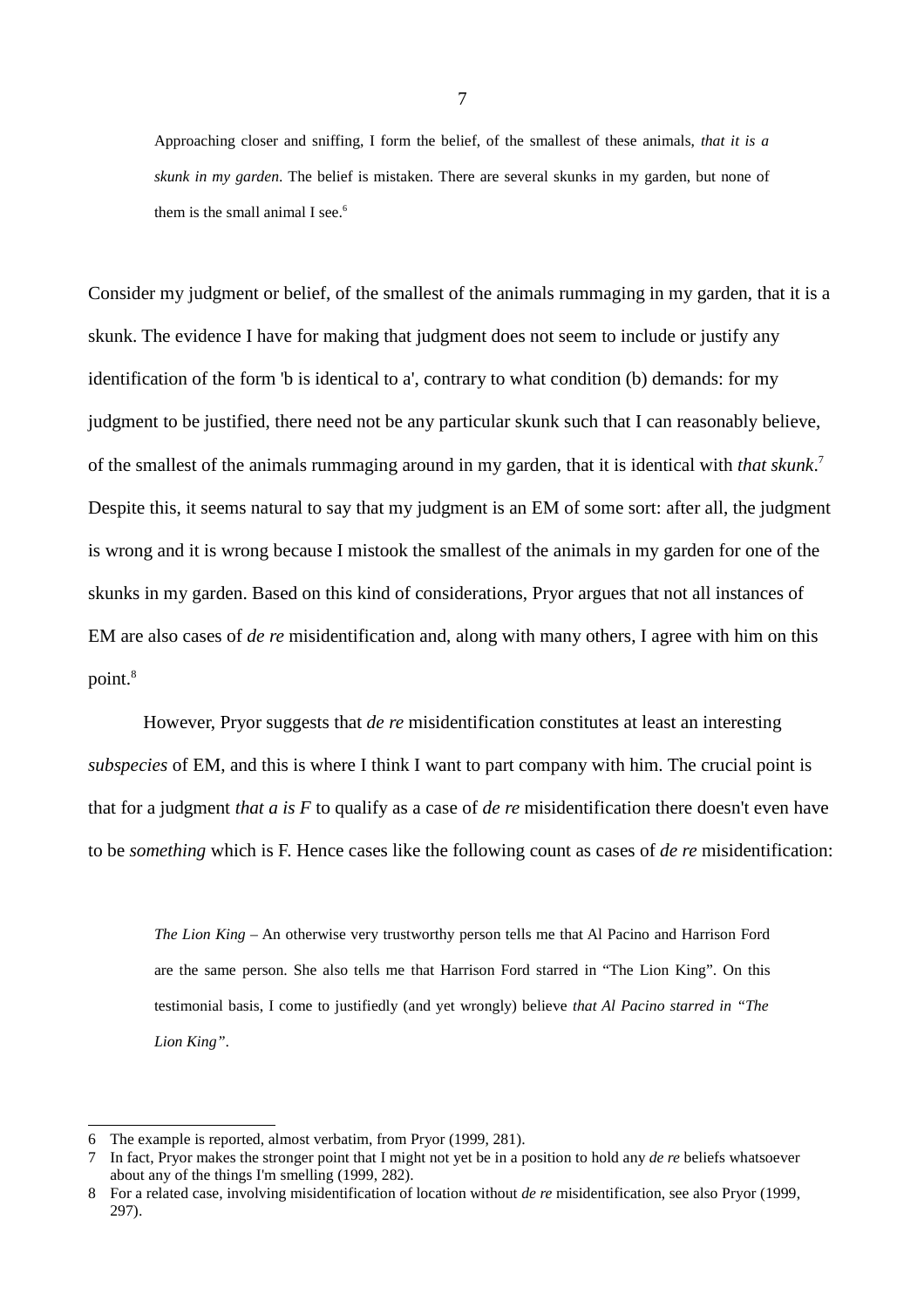My judgment *that Al Pacino starred in "The Lion King"* satisfies all the criteria for being a case of *de re* misidentification (it is singular and the grounds on which it is based are grounds that justify a false identification). But I'm inclined to think that it should *not* be classified as an EM. In any standard case of EM, the author of the judgment, while wrong about the fact that such-and-such individual is so-and-so, is at least right about the general fact that *some* individual is so-and-so – that's why we say that EM occurs when someone is only wrong about *which* person or thing is soand-so.<sup>9</sup> Now, since "The Lion King" is an animation movie, *nobody* starred in it. This means that my judgment *that Al Pacino starred in "The Lion King"* cannot be described as the result of mistaking the person who starred in "The Lion King" for Al Pacino: there is no such person. But if there is no such person, there is no real *misidentification* going on – so why talk of error *through misidentification*? Sure enough there is a false identification in the background (the proposition *that Al Pacino is Harrison Ford*). But the label "error through mis*identification*" should not mislead us into thinking that the presence of a false identification in the background of a judgment is, all by itself, sufficient to make it a case of EM. Committing what Pryor calls 'de re misidentification' is, in my opinion, neither necessary *nor sufficient* for committing an EM.

Pryor defines another notion of misidentification, which doesn't suffer from the same difficulty. He calls this other notion 'which-object misidentification' (or 'wh-misidentification' for brevity):

<sup>9</sup> The basic idea is that, in a case of EM, "one reaches for the *right* predicate, but misidentifies the object in question when applying it" (McGlynn 2016, 25; my emphasis). Against this, it might be objected that committing an EM is compatible with making errors of other sort, as in the following variation of *Paul McCartney*, which appears to involve *both* an EM *and* an error of mispredication:

*Paul McCartney\** – A look-alike of Paul McCartney is crossing the street. He is wearing blue shorts which, in this light, look black. Seeing him, John thinks to himself *that Paul McCartney is wearing black shorts*.

But the objection seems to me to overlook a subtle distinction between *being* and *involving* an EM. I agree John's judgment *involves* an EM (plausibly, in judging *that Paul McCartney is wearing black shorts* John judged also *that Paul McCartney is wearing shorts*, and the latter certainly *is* an EM). Still, I don't think we should say that John's judgment *is* an EM, because that would suggest (falsely) that there's a person wearing black shorts that John mistook for Paul McCartney. Arguably, the notion of a judgment *being* an EM (which constitutes the focus of this section) can be used to define the notion of a judgment *involving* an EM: roughly, a judgment J *involves* an EM if and only if, in forming J, one also forms a judgment J' (possibly distinct from J) which *is* an EM.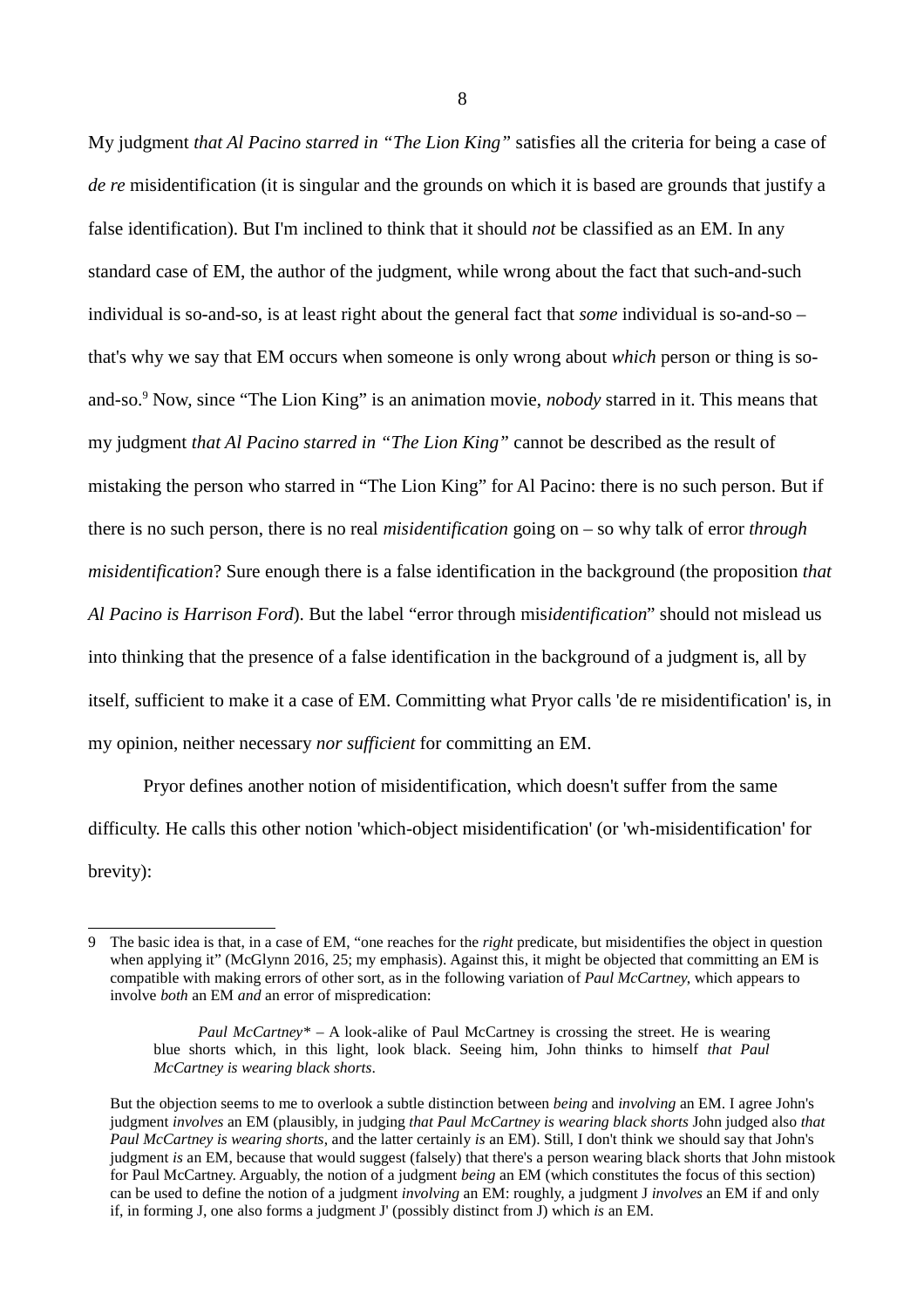(Pryor-2) A judgment J is a case of wh-misidentification if and only if:

(I) J is a singular judgment that some object a is F; (II) The evidence supporting J puts the subject in a position to know that something is F;

(III) J is false. $10$ 

My judgment in *The Skunk* doesn't count as a case of *de re* misidentification, but it does count as a case of wh-misidentification: it is a judgment, of a certain animal, that it is a skunk in my garden and, while it is a false judgment, the evidence supporting it puts me in a position to know that there is some skunk in my garden. On the other hand, my judgment in *The Lion King* (which counted as a case of *de re* misidentification) does not count as a case of wh-misidentification, because the evidence on which my judgment *that Al Pacino starred in "The Lion King"* is based does *not* put me in a position to know that *someone* starred in "The Lion King". All this is just as it should be.

But there are problems with the notion of wh-misidentification, too. First of all, this notion fails, once again, to cover all the intuitive cases of EM. Consider the following example:

*The red shirt* – I look at the man who is crossing the street and think to myself 'Paul McCartney is wearing a red shirt'. As a matter of fact, the man I'm looking at is not Paul McCartney. As it happens, Paul McCartney *is* wearing a red shirt at the time of my judgment.

Notice that my judgment *that Paul McCartney is wearing a red shirt*, being true, involves no whmisidentification. Now, this is fair enough as far as it goes (after all, one might insist that what is

<sup>10</sup> See Pryor (1999, 282). Pryor suggests a "small amendment" to condition (II), but the amendment does not matter too much for my present purposes. Instead of speaking of evidence that "puts the subject in a position to know" that p, Pryor speaks of grounds "offering knowledge" that p, where "certain grounds G you have 'offer you knowledge that p' iff p is true and, in virtue of having grounds G, you satisfy all the other conditions for knowing that p, except for those conditions that require you to believe that p" (Pryor 1999, 281). I adopt the former construction because it bears an immediate connection with the more familiar notion of "being in a position to know" (discussed, among others, by Williamson (2000, 95)).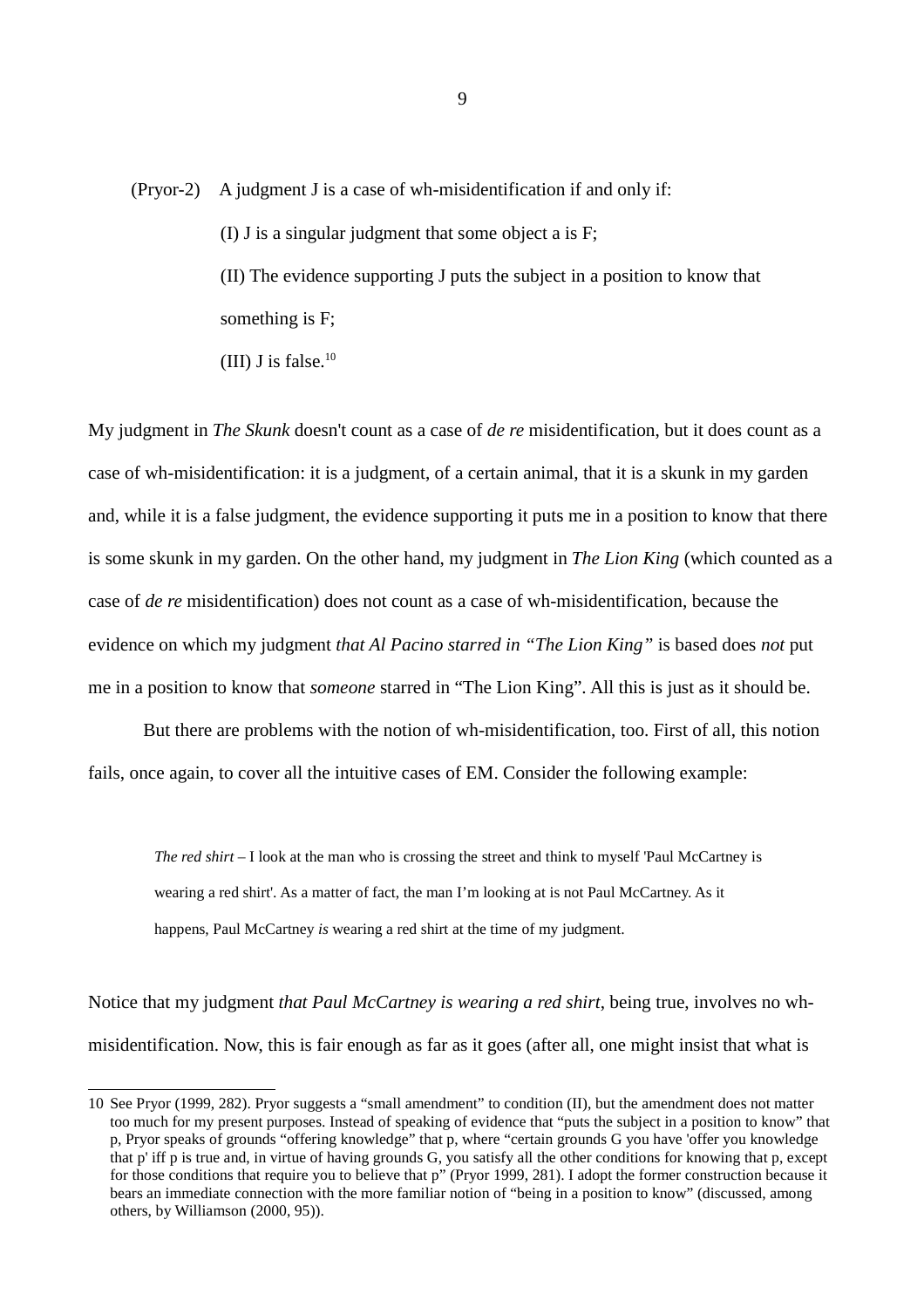true shouldn't be called an *error* through misidentification). Still, it's clear that the 'epistemic badness' displayed by my judgment *that Paul McCartney is wearing a red shirt* makes it pretty much *akin* to my judgment in *Paul McCartney*. And it is also clear that, to the extent that the judgments expressed by the statements Wittgenstein talks about ('I have a toothache', 'I am in pain', etc.) are immune to error through misidentification, they are also immune to the 'epistemic badness' in question. This suggests that, unlike the notion of wh-misidentification, a good working notion of EM should be broad enough to encompass my judgment in *The Red Shirt.*

But the problems don't end here, because, in other respects, the notion of whmisidentification is also too broad. To see this, reflect on the following example:

> *The oak-tree -* Walking in a forest, I come across two trees, A and B. My body of evidence includes two propositions: I see *that B is an oak-tree* and I notice *that A looks pretty much like B*. Based on such evidence, I conclude *that A is an oak-tree*. But A is not an oak-tree.

I think you'll agree that my judgment *that A is an oak-tree*, though wrong, is not a case of EM: it's true that I arrived at the wrong judgment by comparing A to B, but it is not as if I mistook A for B or viceversa. Notice, however, that both the proposition *that B is an oak-tree* and the proposition *that A looks pretty much like B* form part of the evidence I have for believing that A is an oak-tree. Given that I know both of these propositions (and, in particular, the first), it is therefore true, in this case, that the evidence I have for the judgment *that A is an oak-tree* puts me in a position to know the general fact *that something is an oak-tree*. So my judgment that A is an oak-tree satisfies all the requirements for being a case of wh-misidentification.

Where do we go from here? What I want to do is suggest two amendments to Pryor's notion of wh-misidentifcation. The first amendment concerns condition (III). Cases like *The Red Shirt* can be taken to show that a judgment need not be false to exhibit the 'syndrome' of misidentification. But if it is not falsity, what is the bad-making feature of the syndrome? One might be tempted to say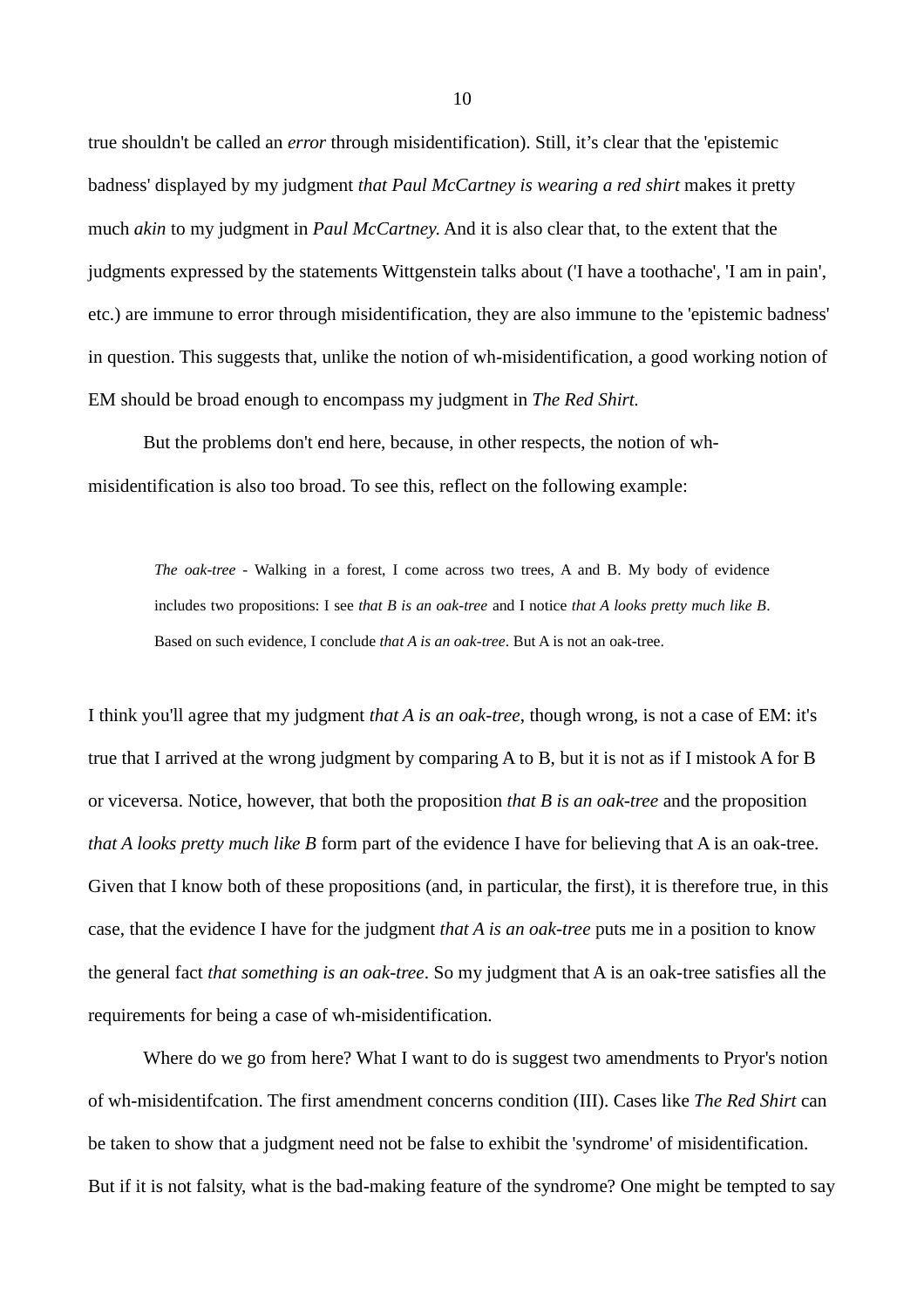that the relevant judgments, though perhaps true, are not justified. But, in any typical case of EM, the subject *is* justified in forming the judgment he or she forms (this was one of the chief reason to reject Recanati's definition of EM). So the bad-making feature is not lack of justification either. One natural possibility remains: the landmark of EM is not lack of truth or lack of justification, but rather lack of knowledge. My judgment *that Paul McCartney is wearing a red shirt* may well be true, but it doesn't amount to knowledge: it's not Paul McCartney that I'm looking at, so the perceptual evidence I have does not put me in a position to know that Paul McCartney is wearing a red shirt (and this is so even if, as it happens, it is true that Paul McCartney is wearing a red shirt). In this respect, my judgment in *The Red Shirt* deserves to be put on the same level as my judgment *that Paul McCartney is crossing the street*: both are cases in which I fail to know the content of my judgments. So the first suggestion I want to put forward is the following: instead of requiring that a judgment be false in order to count as a case of EM, we should just require that it fail to constitute knowledge.

The second amendment concerns condition (II). Cases like *The Oak Tree* argue for a qualified reading of this condition. There's certainly a viable conception of evidence on which both my belief *that B is an oak-tree* and my belief *that A looks pretty much like B* form part of the evidence I have for believing that A is an oak-tree. However, there seems to be also a notion of *minimal evidence* on which neither of these two beliefs enter into the minimal evidence I have for my (wrong) singular judgment about A, because their content partially outstrips what is strictly speaking *relevant* for my coming to (justifiedly) form that judgment. If we think of evidence in terms of propositions and think of proposition in terms of sets of possible worlds, we can think of the minimal evidence a subject has for making a certain judgment as the *largest* set of possible worlds that justifies the subject in making that judgment. If we conceive of propositions as more fine-grained than sets of possible worlds, we could think of the minimal evidence for a judgment as the *weakest* proposition that provides the subject with good grounds for that judgment (where for a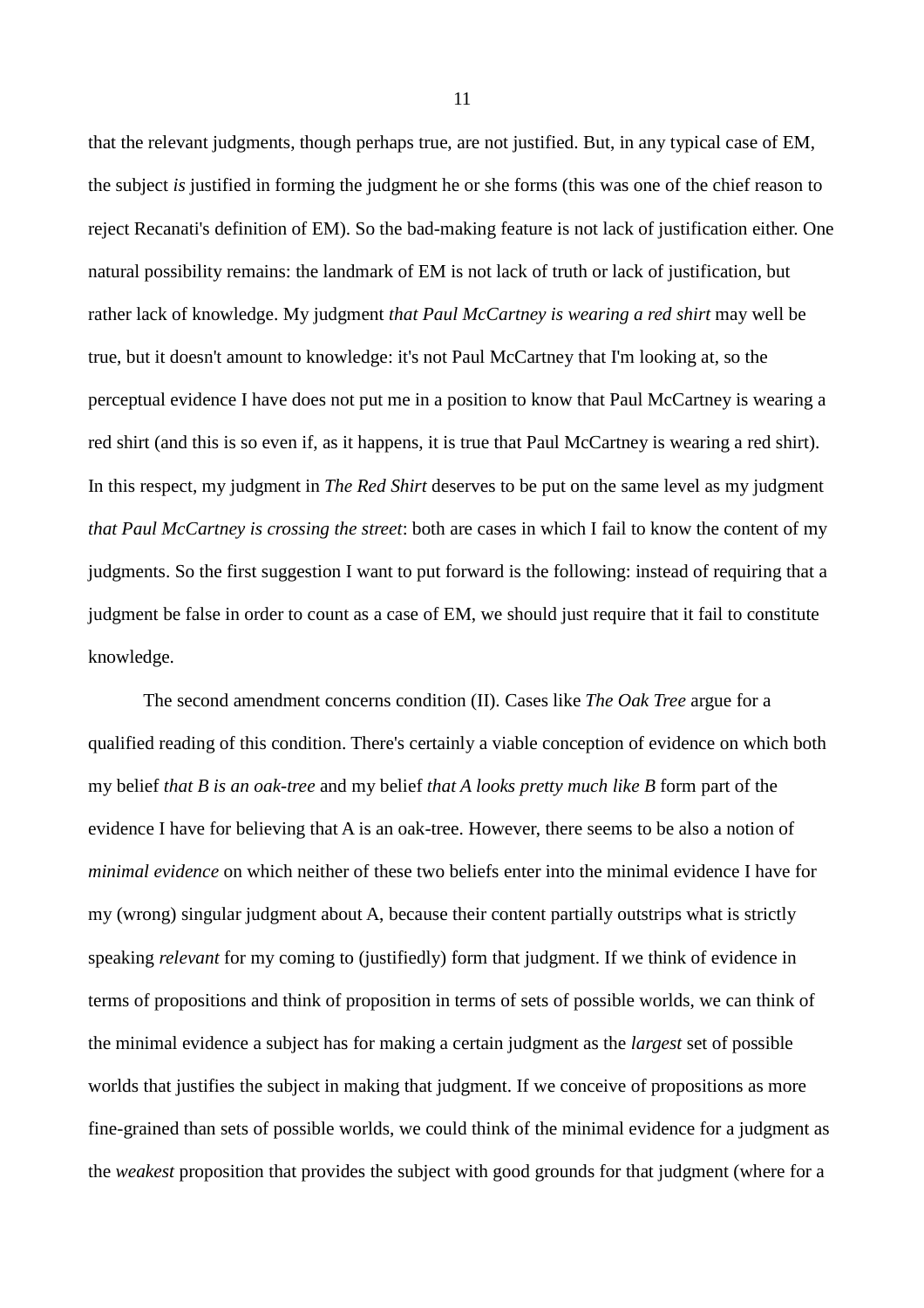proposition to be weaker than another it will be sufficient, but not necessary, that it hold true under a larger set of possible circumstances). I offer these as possible ways of glossing a notion that (for present purposes, at least) I am happy to treat as a primitive and on which we have – I think – a reasonably good intuitive grip. For example, I take it that, intuitively, the minimal evidence I have for thinking that A is an oak-tree doesn't involve anything about B. Rather, it reduces to something along the following lines: *A looks pretty much like what an oak-tree would look like (if there were any oak trees)* or – better, perhaps – *A looks oak-tree-ish*. Now, clearly the mere observation *that A looks oak-tree-ish* does not justify me in believing that there are any oak-tree candidates other than A.<sup>11</sup> So, since A is *not* an oak-tree, the minimal evidence I have for believing that A is an oak-tree does *not* put me in a position to know that something is an oak-tree. And this seems to be why *The oak-tree* is *not* a case of error through misidentification. So my second suggestion is that, for a judgment to count as a case of EM, we should require that the *minimal evidence* (and not just any kind of evidence) supporting the judgment put its author in a position to know the relevant existential generalization.<sup>12</sup>

If we implement the two amendments I've suggested, the definition of EM we arrive at is the following:

A judgment J is an error through misidentification iff:

<sup>11</sup> Perhaps, if certain versions of externalism about mental content are true, the observation *that I possess the concept of something looking '*oak*-tree-ish'* would justify me in believing that there actually are some *oak*-trees. But of course the observation *that something looks oak-treeish* does not justify me in believing *that I possess the concept of something looking* oak*-tree-ish*. So the observation *that something looks oak-tree-ish* does not justify me in believing that there actually are oak-trees, even if externalism about mental content is true.

<sup>12</sup> Importantly, saying that the minimal evidence M supporting a judgment that *p* puts the subject in a position to know that *q* is *not* saying that there is a way of supplementing M with further evidence M' such that the combination of M and M' would no longer justify the subject in believing that *p* while still justifying him or her in believing that q*.* The minimal evidence I have for believing *that Paul McCartney is crossing the street* offers me knowledge *that someone is crossing the street*, but (for all we are allowed to assume about the case) it might also make me so confident that it is precisely *Paul McCartney* who is crossing the street that any additional evidence to the contrary would leave me uncertain whether *anybody at all* is crossing the street (this would be so if, say, the probability of my being victim of a hallucination conditional on  $e$ + were greater than the probability of there being someone who is crossing the street conditional on e+, where e+ is the combination of my minimal evidence with the piece of information that it is not Paul McCartney who is crossing the street). Reflection on this point suggests that the conditions spelled out by Pryor (1999, 284) might not be strictly speaking *necessary* for a judgment to be vulnerable to misidentification.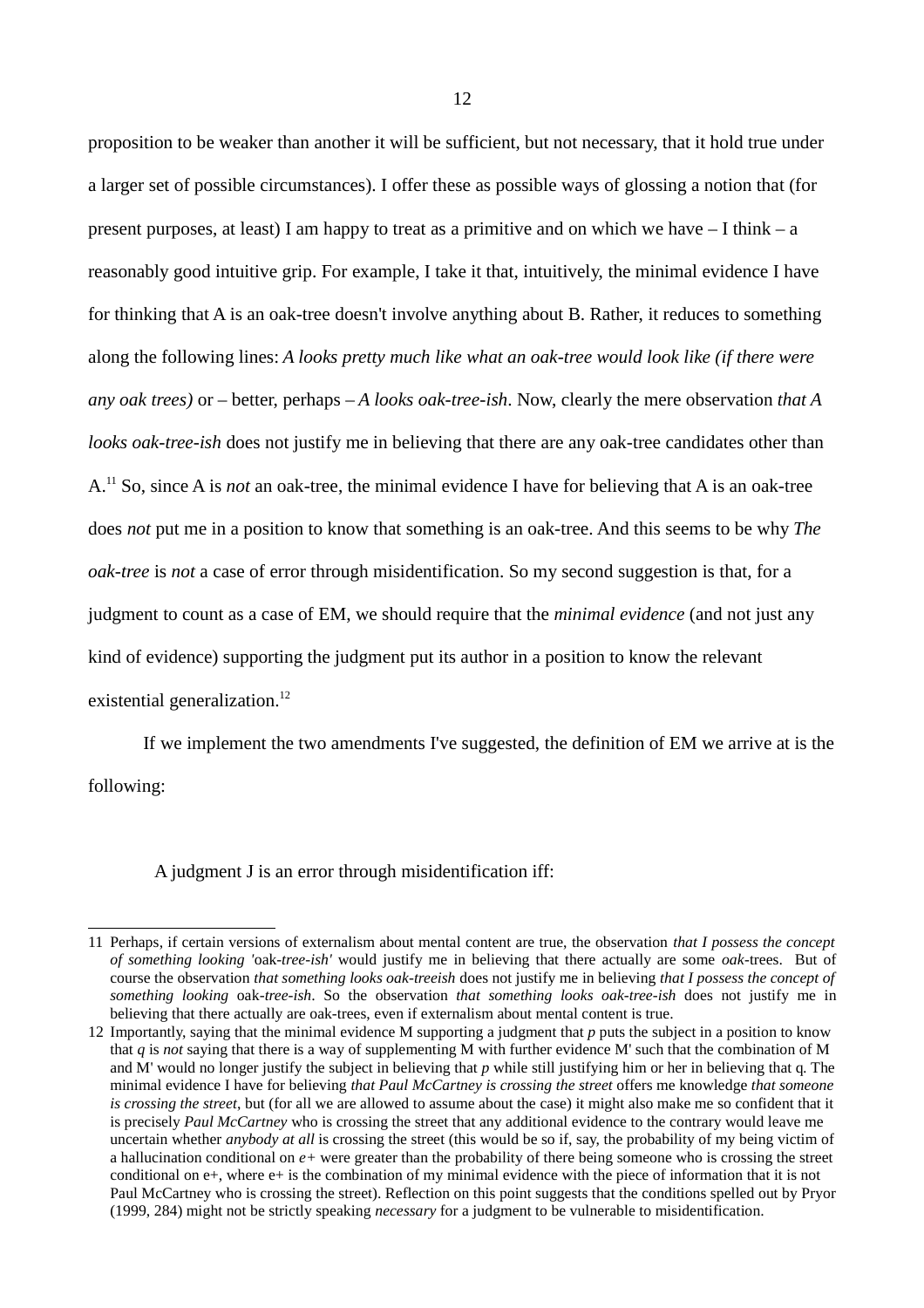- J is a singular judgment that some object a is F;

- the minimal evidence supporting J puts the subject in a position to know that something is F;

*-* J fails to constitute knowledge;

This definition classifies correctly all the cases discussed in this section, striking a good balance between specificity and broadness.<sup>13</sup> Needless to say, those who feel nervous about calling 'errors' judgments that are perfectly correct (e.g. my judgment in *The Red Shirt*) can reject my amendment to condition (III) and work with a more narrow notion of error through misidentification *strictu sensu*:

A judgment J is an error through misidentification *strictu sensu* iff:

*-* J is a singular judgment that some object a is F;

- the minimal evidence supporting J puts the subject in a position to know that something is F;

*-* J is false;

Alternatively, one can reserve the label of 'error through misidentification' for the notion just defined, and describe the type of case defined above as one of 'ignorance through misidentification'.<sup>14</sup> Once the distinction is clear, the terminology doesn't matter too much.

2. What is immunity to error through misidentification?

<sup>13</sup> Notice that the definition I'm proposing (like the other definitions of EM examined in this section) implies that only *singular de re* judgments can be cases of EM. This requirement strikes me as relatively innocuous, given that what we are ultimately interested in is the immunity to EM of mental self-ascriptions and mental self-ascriptions are generally deemed to be singular first-person judgments. At any rate, it's easy to see how the definition could be modified so as to allow for cases of EM that are neither singular nor *de re*.

<sup>14</sup> The label was suggested to me, in conversation, by \*.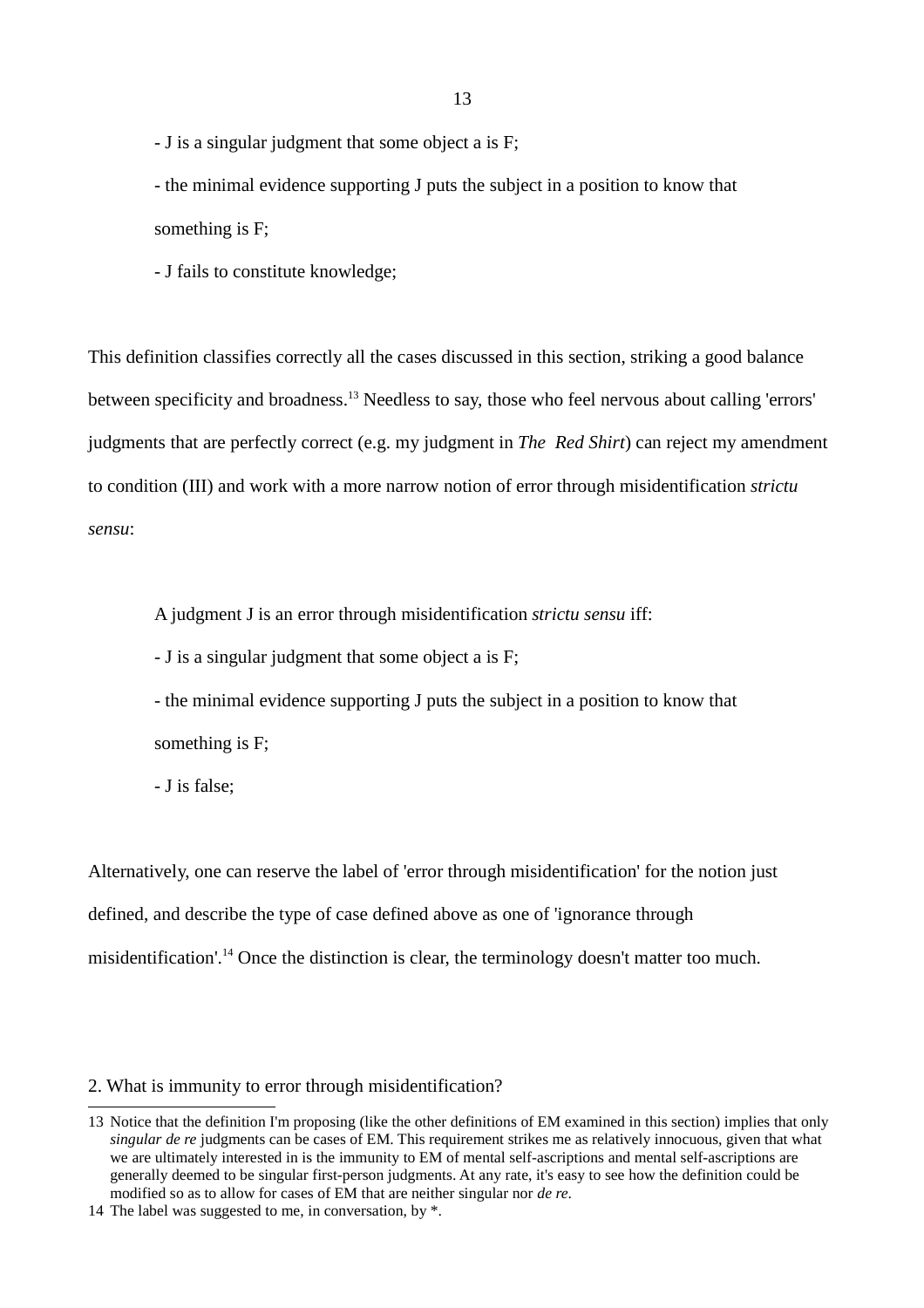As we've seen at the beginning, it was Wittgenstein who first pointed out that, in the case of mental self-ascriptions, "no error [through misidentification] is possible" (Wittgenstein 1958, 67). And it is first and foremost the impossibility of any misidentification that Shoemaker (1968) had in mind when he invented the label of 'immunity to error through misidentification'.<sup>15</sup> Now that we know what an error through misidentification is (or at least have a credible hypothesis as to what it is), we should try to get clearer on the nature of this impossibility.

Let us begin by reminding ourselves that, like all other modal claims, impossibility claims can be *de dicto* or *de re*. It is one thing to say that it is impossible that a morally perfect being act wrongly (*de dicto* impossibility) and it is another thing to say that it is impossible that God act wrongly (*de re* impossibility). So consider a situation in which I judge *that I'm thirsty* on the basis of introspection and consider Wittgenstein's claim that, in this and other cases, "no error [through misidentification] is possible". Is this supposed to imply that my judgment couldn't have been an error through misidentification (*de re* impossibility)? I suppose not. My judgment *that I'm thirsty* can be seen as a particular mental episode or event, but when we consider that judgment in the context of discussing IEM we are not interested in what could (or could not) have been true of that mental episode in various counterfactual circumstances. In particular, we are not interested in whether or not that mental episode could have been a case of error through misidentification had it had completely different features than the ones it actually has.<sup>16</sup> Presumably, then, the kind of impossibility that underlies IEM is some kind of *de dicto* impossibility. More precisely, the point must be that there's some kind Φ that my judgment *that I'm thirsty* actually exemplifies such that:

<sup>15 &</sup>quot;The statement 'I feel pain' [is immune] to error through misidentification [...]: *it cannot happen* that I am mistaken in saying 'I feel pain' because, although I do know of someone that feels pain, I am mistaken in thinking that person to be myself" (Shoemaker 1968, 557).

<sup>16</sup> An obvious reply is that that it shouldn't be assumed without argument that my judgment could have had completely different features than the ones it actually has. But, even so, the point remains that questions of *de re* modality seem completely off topic in this context. One could be an *haecceitist* (i.e. embrace the view that any entity can possess radically different properties in different possible worlds) and yet recognize a sense in which my judgment *that I'm thirsty* is immune to EM. Symmetrically, one can be an *essentialist* (i.e. embrace the view that every feature of any entity is essential to it) and yet recognize that certain judgments which do not happen to be cases of EM are nonetheless not *immune* to EM.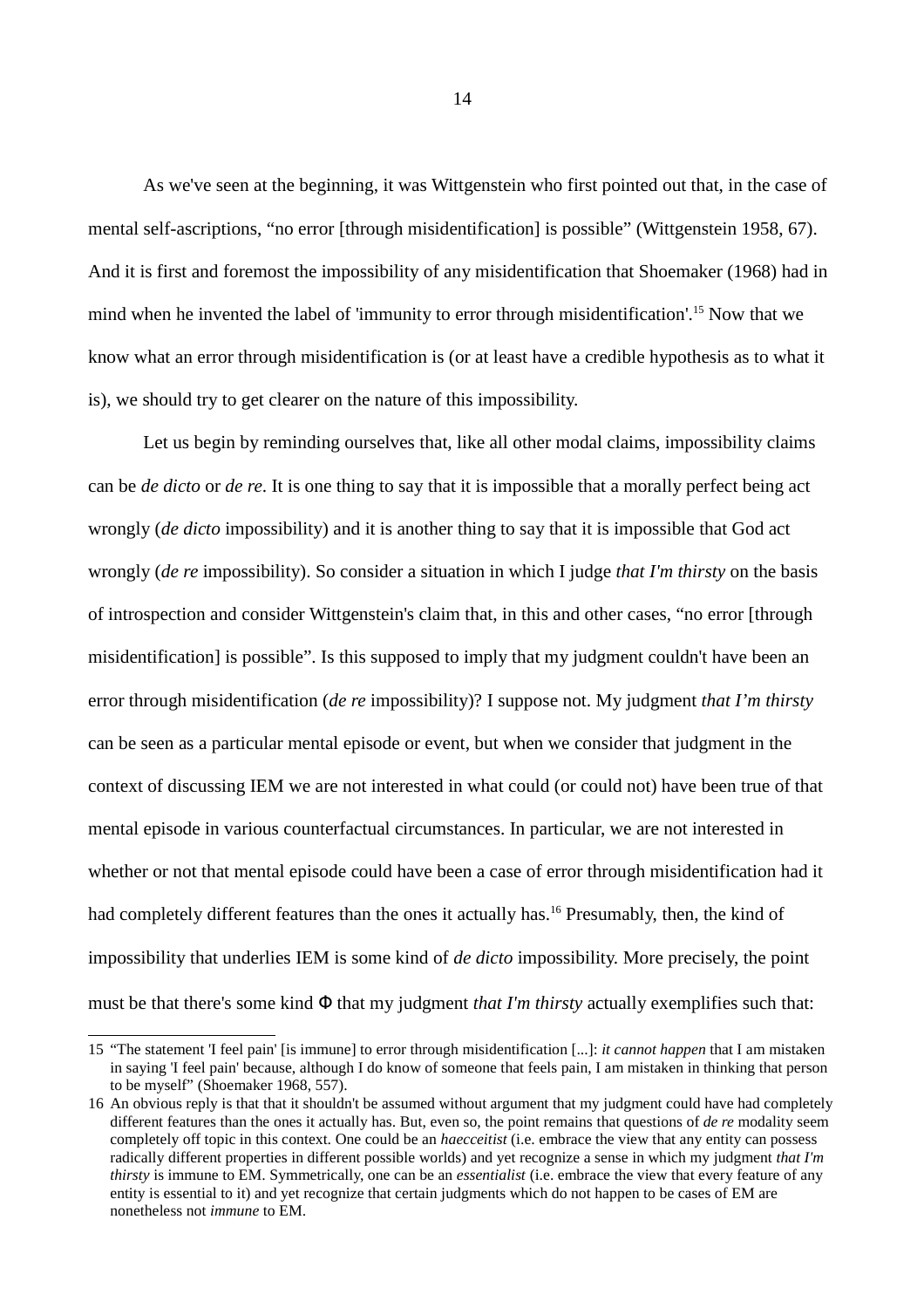(*Impossibility*) Necessarily, for any judgment J, if J is of kind Φ, then J is not a case of error through misidentification.

Notice that *Impossibility* is formulated as a schematic principle: 'Φ' is a schematic letter that needs to be replaced by a kind term to obtain a true (or false) claim. In this way, no assumption is made about the nature of the kind in question, leaving room for different hypotheses for why, in the case of my judgment *that I'm thirsty*, "no error [through misidentification] is possible".

Now, I said that when Shoemaker invented the label of 'immunity to error through misidentification' what he had in mind was, first and foremost, the impossibility of a misidentification. But if it is to be a distinctive feature of mental self-ascriptions (and, perhaps, other selected categories of judgments), immunity to error through misidentification cannot consist merely in the impossibility of a misidentification. To see why, consider ERROR-FREE, the kind including all and only the judgments that are not cases of error through misidentification:

### x belongs ERROR-FREE iff x is a judgment that is not an EM

Notice that ERROR-FREE satisfies *Impossibility*: necessarily, if a judgment belongs to ERROR-FREE, it is not a case of EM. But is this a good reason to speak of 'immunity to error through misidentification'? It seems not. For example, suppose that, seeing my friend Fred walking along the river, I judge *that Fred is walking along the river*. Even if my judgment is correct and belongs to ERROR-FREE, one wouldn't say that it is "immune" to error through misidentification in the same sense in which the judgments I form about my mental life are. In fact, my judgment *that Fred is walking along the river* does not seem to be "immune" to error through misidentification in *any* philosophically interesting sense (and this is not just because the judgment, regarded as a particular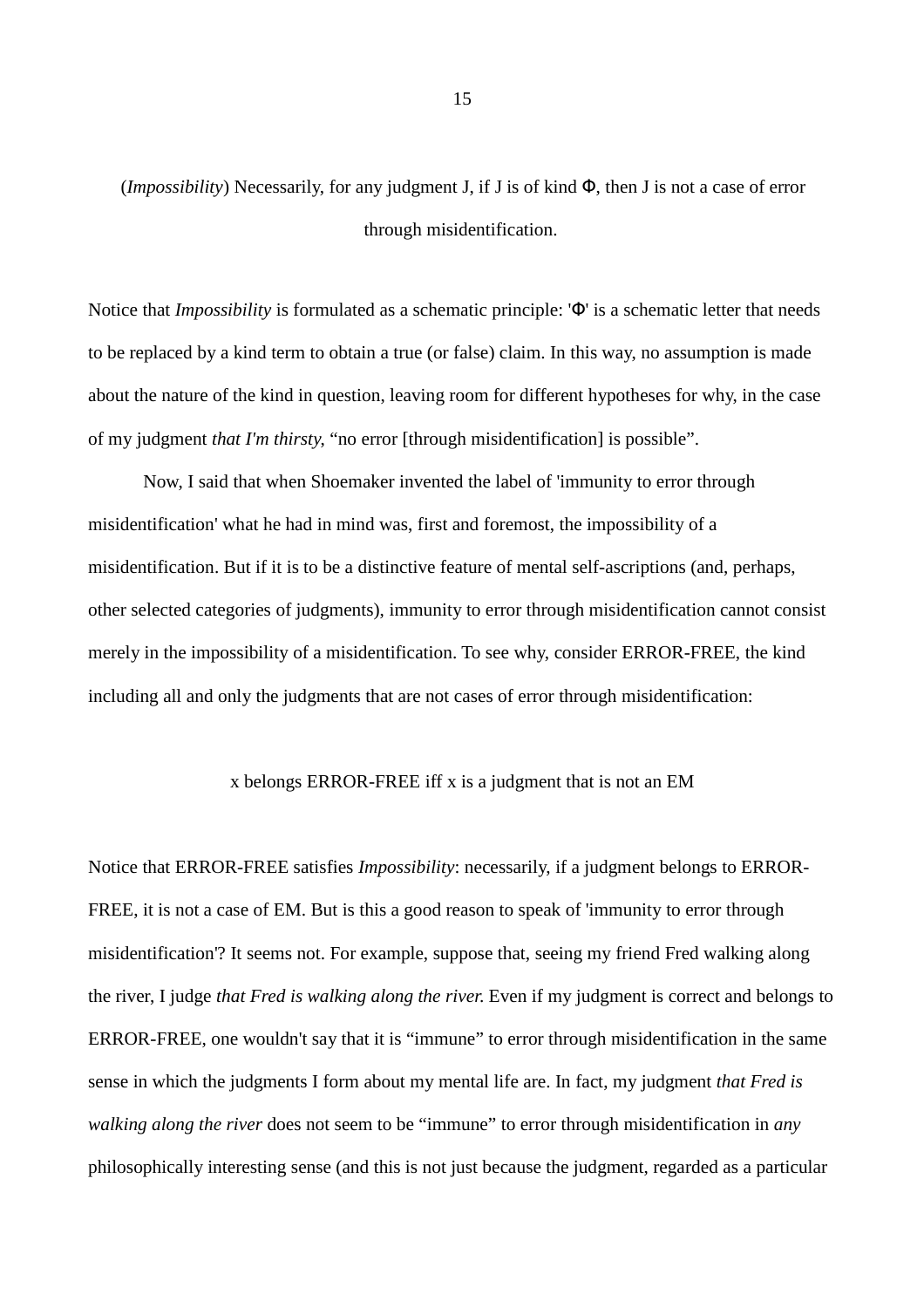mental episode or event, belongs to ERROR-FREE only contingently – presumably, we wouldn't describe it as "immune" to error through misidentification, even if we believed that all the properties of a judgment, including its being error-free or not, are essential to it).

Here's another illustration of the same point. Consider KNOWLEDGE, a kind defined as follows:

x belongs to KNOWLEDGE iff x is a judgment that amounts to knowledge

Again, KNOWLEDGE satisfies *Impossibility*: necessarily, if a judgment belongs to KNOWLEDGE, it is not a case of EM. But we would not say that, whenever a judgment constitutes knowledge, it is "immune" to error through misidentification in the same sense in which the judgments I form about my mental life are. In fact, many judgments that constitute knowledge do not seem to be "immune" to error through misidentification in any philosophically interesting sense (and this is not just because they belong to KNOWLEDGE only contingently – presumably, we wouldn't describe then as "immune" to error through misidentification, even if we believed that all the properties of a judgment, including whether or not it amounts to knowledge, are essential to it).

These examples seem to me to point in the same direction: for there to be IEM more is needed than just the satisfaction of *Impossibility*. What is the additional ingredient? The suggestion I want to put forward is inspired (though not explicitly suggested) by the following passage from Campbell (1999):

> A judgment like "Bill spoke", when made on an ordinary basis, is subject to error through misidentification, in that *you could have a ground for doubt about the correctness of the judgment* which did not undermine your right to claim to know, on that basis, the existential proposition, "Someone spoke". (Campbell 1999, 89; my emphasis)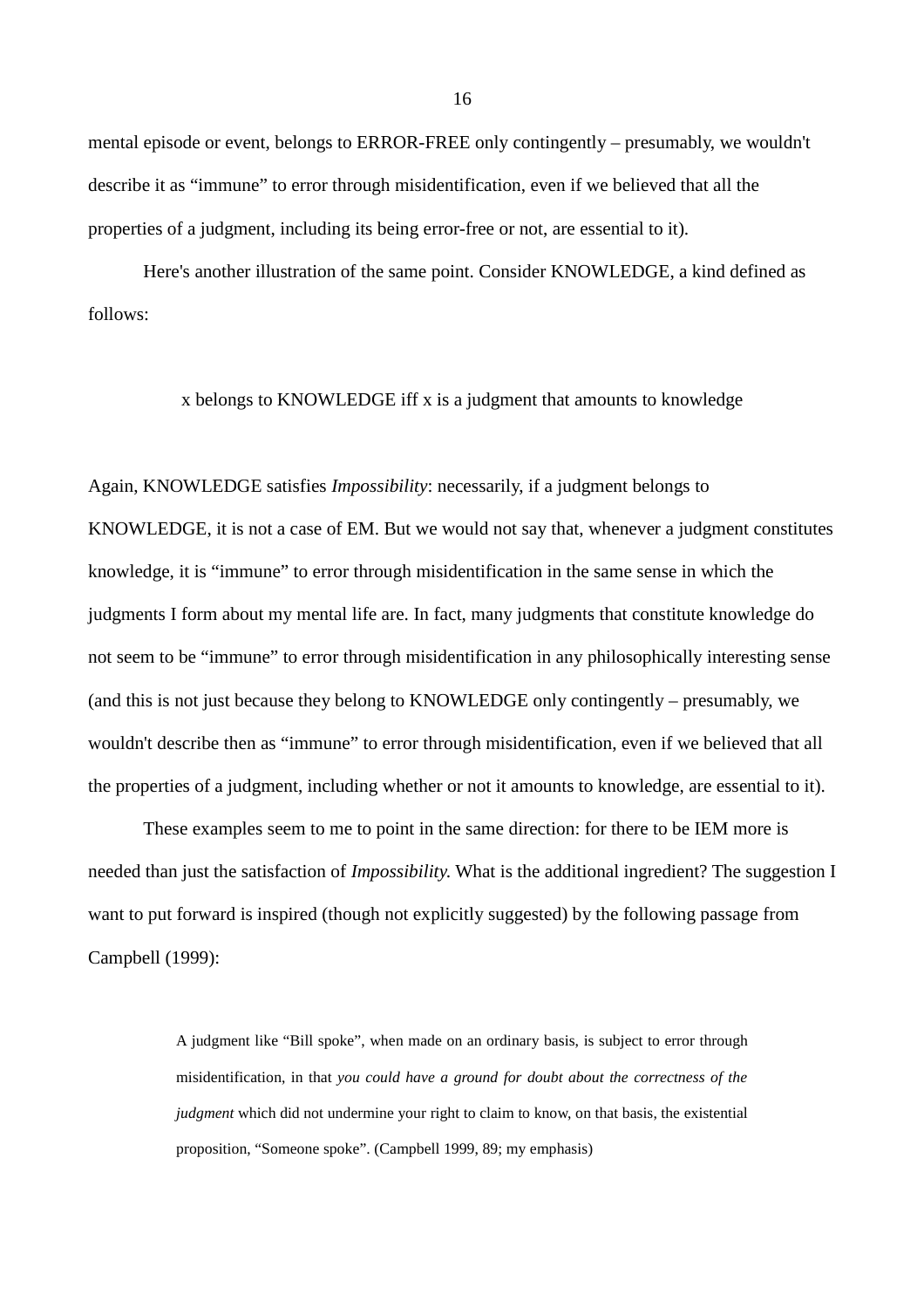Part of what Campbell says in this passage is that, in the case of many ordinary judgments, the author of the judgment cannot rule out the possibility of his or her judgment being a case of misidentification. The implicit suggestion is that this does *not* happen in any paradigmatic case of immunity: where there is immunity to error through misidentification *the author of the judgment* (and not just any well-informed onlooker) *can* rule out that possibility. Phenomenologically, the suggestion strikes me as rather plausible: in judging *that I'm thirsty*, I am not completely sure to be right (after all, sometimes one thinks one is thirsty even when one is not thirsty), but – in a yet to be clarified sense – I can 'rest assured' that I am not committing an error *through misidentification*, (after all, it would make hardly any sense *for me* to wonder whether I'm mistaking someone else's thirst for mine). The idea, then, is that IEM doesn't consist just in the impossibility that an error through misidentification might occur, but involves also some sort of *epistemic assurance*, on the part of the author of the judgment, against such a type of error.

What does this epistemic assurance consist in exactly? As a first stab, one might try to define it as follows:

(*Assurance*-1) Necessarily, for any judgment J, if J is of kind Φ, then the author of J is in a position to know, while he or she makes J, that, in so doing, he or she is not committing an error through misidentification.

But there are at least two problems with *Assurance*-1. The first and most obvious is that one should not expect every author of a paradigmatic error-free judgment to possess the concept of an EM (let alone to have all the right philosophical beliefs about EM). This means that – on a fairly natural understanding of 'being in a position to know' – the author of a paradigmatic error-free judgment might *not* be in a position to know that her judgment is not a case of EM. The second problem is that assurance against error through misidentification seems to depend (in part, at least) on our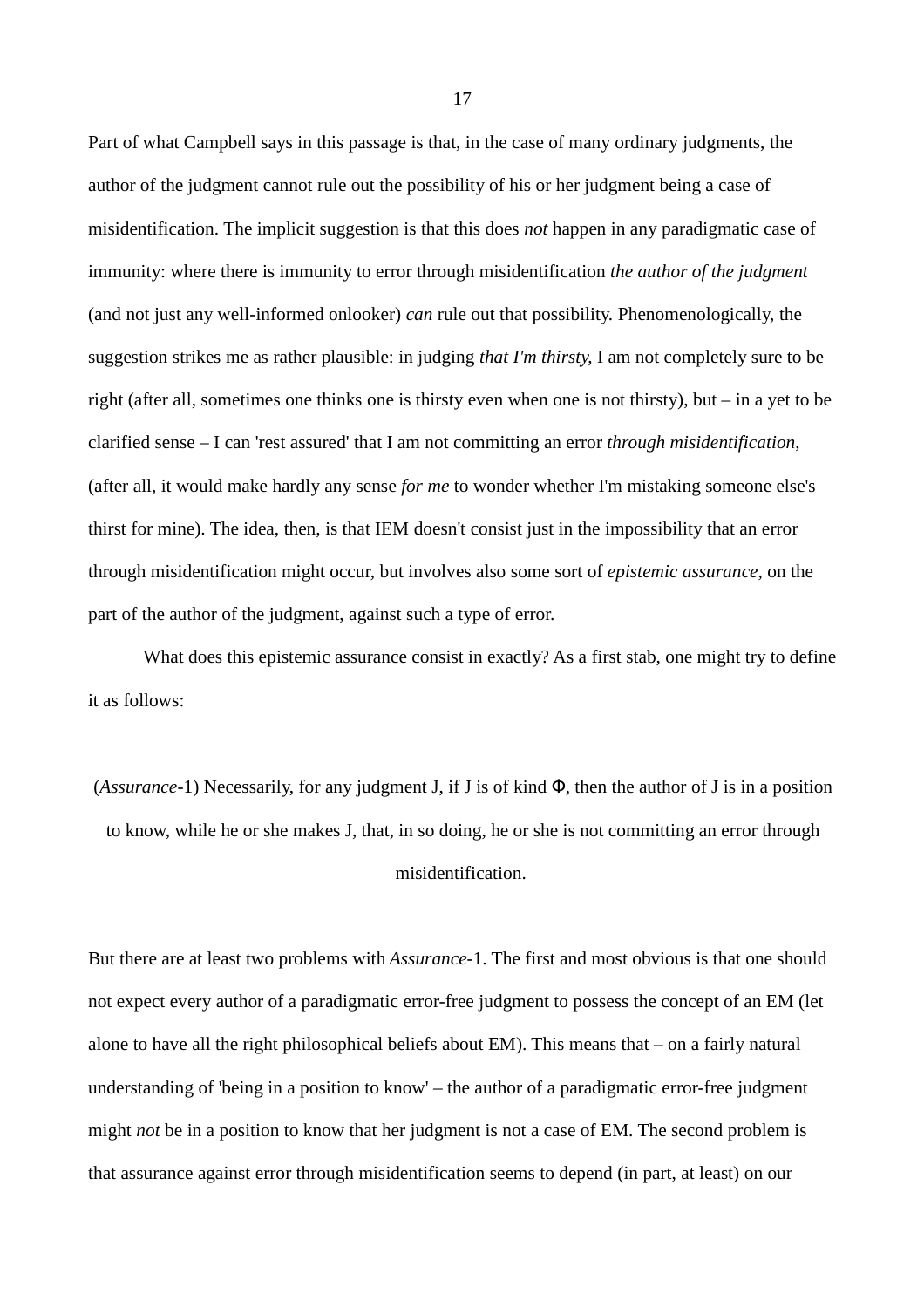capacity to know certain features of our own judgments on the sole basis of introspection. This suggests that the presence or absence of epistemic assurance against EM should be made to depend only on cases where the subject knows what introspection allows us to know about our own judgments – cases of blatant self-ignorance should be screened out as irrelevant. Taking these two points into account, we arrive at:

(*Assurance*) Necessarily, for any judgment J, if J is of kind Φ, then, if the author of J knows what introspection allows us to know about our own judgments, what he or she knows is incompatible with J being an error through misidentification.

Notice that *Assurance* is, just like *Impossibility*, a schematic principle: 'Φ' is a schematic letter that needs to be replaced by a kind term to obtain a true (or false) claim. In this way, we leave room for different hypotheses as to the nature of the kind in question. Also, unlike *Assurance*-1, *Assurance* does not require that, whenever the judgment is of kind  $\Phi$ , the author of the judgment be in a position to know that his or her judgment is not an error through misidentification. It only requires that, whenever the judgment is of kind Φ *and the author knows what introspection allows us to know about our own judgments*, he or she know something which is *incompatible* with the judgment involving an EM.

Some might object that this is too weak to solve the problem posed by ERROR-FREE and KNOWLEDGE. For example, consider again my judgment *that Fred is walking along the river*. Maybe, just as perception allows me to know, of the particular surface I am looking at, *that it is this colour* (where 'this colour' refers to the maximally determinate shade of colour that the surface in front of me happens to possess), introspection allows me to know, of my judgment, that *that it is thus* (where 'thus' refers to the maximally specific way in which the judgment I am making happens to be). But being 'thus' is incompatible with being an EM: if 'thus' expresses the maximally specific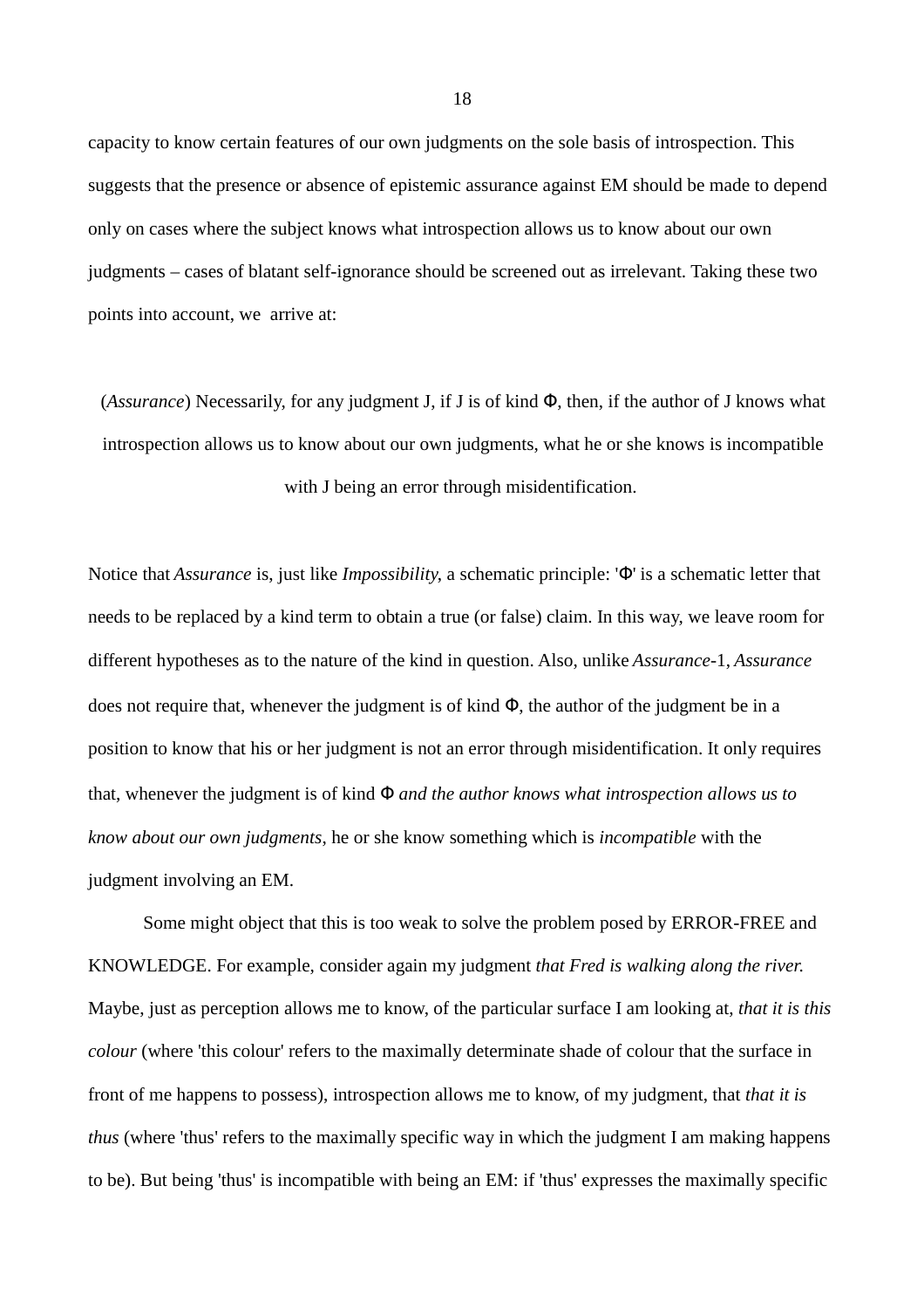way in which the judgment I am making happens to be, nothing could be 'thus' and be an EM. So, even if my judgment is *not* immune to error through misidentification, introspection allows me to know something about it (namely, *that it is thus*) which is incompatible with the presence of any EM. This shows that immunity to error through misidentification cannot be reduced to the sum of *Impossibility* with *Assurance.*

I think that one can respond to this objection by drawing a distinction between two proposition being mutually *inconsistent* and two propositions being mutually *incompatible*. Inconsistency is just the contrary of compossibility: for p and q to be mutually inconsistent is just for p and q to exclude one another, i.e. to hold true in disjoint sets of possible worlds. Incompatibility – as understood here – involves more than that. When  $p$  and  $q$  are mutually incompatible, anyone who knows p and is sufficiently trained with the concepts necessary to grasp q will be able to work out, from his or her knowledge of p, that q doesn't hold. Incompatibility is  $$ one might say – manifest inconsistency, or something near enough. Applying this distinction to the case of my judgment *that Fred is walking along the river*, one could say the following: although what I know on the basis of introspection is *inconsistent* with my judgment being an EM (for being 'thus' requires, among other things, not involving any EM), it is not *incompatible* with my judgment being an EM (because not even someone sufficiently trained with the concept of an EM could work out that my judgment is error-free from the mere observation that it is 'thus'). By contrast, when I judge *that I'm thirsty* on the basis of introspection, I seem to know something about my judgment that is incompatible, and not just inconsistent, with it being an EM – the absence of any error is fully (or almost fully) 'in view' for its author.

Admittedly, the notion of incompatibility at play here is somewhat vague and imprecise.<sup>17</sup> But I take it that it is clear enough for present purposes – mainly, to make *Assurance* less demanding that *Assurance*-1 without rendering it entirely vacuous. Different versions of *Assurance*

<sup>17</sup> To make it more rigorous, we would have to be explicit about the resources one can draw on when one *works out* one piece of knowledge from another – can one appeal to some very general pieces of background empirical knowledge? Or is it only one's conceptual competence that one can rely upon?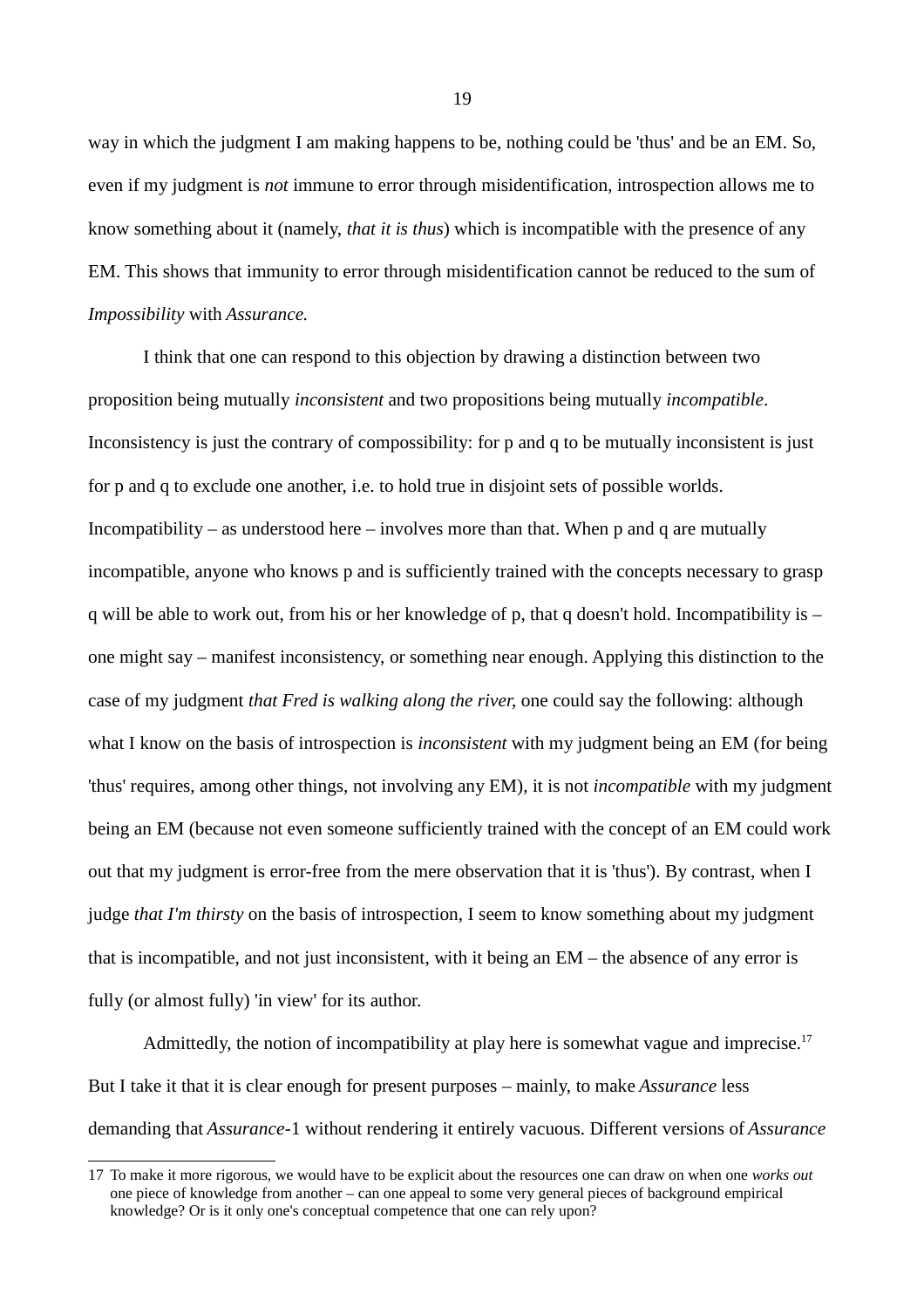can certainly be distinguished, depending on how liberal or strict we want to be about what propositions should count as mutually incompatible. The suggestion I want to put forward is simply that IEM arises when a kind satisfies both *Impossibility* and (some version of) *Assurance* – some hypothesis along these lines is needed to explain why ERROR-FREE and KNOWLEDGE do not constitute cases of IEM.<sup>18</sup>

3. What does it take to explain immunity to error through misidentification?

Now that we know (or at least have some credible hypotheses as to) what an error through misidentification is and what immunity to these errors consists in, we can finally get clearer on what it takes to *explain* various cases of IEM and, in particular, the IEM of mental self-ascriptions.

Consider any claim of the following form:

Mental self-ascriptions are immune to error through misidentification because they belong to Φ.

Given what we said in the last section, there are two things we should require for a claim of this sort to count as a satisfactory explanation of the phenomenon discussed by Wittgenstein in the *Blue Book*. The first and most obvious is that it be true that mental self-ascriptions belong to Φ while paradigmatically EM-vulnerable judgments don't. The second and less obvious is that Φ satisfy both

<sup>18</sup> The case of KNOWLEDGE raises another difficulty: philosophers who think that if one knows that p then one knows that one knows that p will say that KNOWLEDGE satisfies both *Impossibility* and *Assurance*. There are, I think, three ways of reacting to this. One possibility is to say that the philosophers in question are wrong – knowing that p does not entail knowing that one knows that  $p - q$  and this explains why KNOWLEDGE is not a species of IEM. A second possibility is that, intuitions to the contrary notwithstanding, KNOWLEDGE *should* be regarded a species of IEM (or, at least, should be regarded as a species of IEM by philosophers who think that knowing that p is sufficient for knowing that one knows that p). The third possibility would be to say that, since we are interested in a notion of IEM on which a judgment can enjoy IEM and yet be false, whatever kind satisfies *Impossibility* and *Assurance* should not be defined in such a way as to exclude false judgments. Note that, since at least some ERROR-FREE judgments are false, this last move would not undercut the need to supplement *Impossibility* with *Assurance*.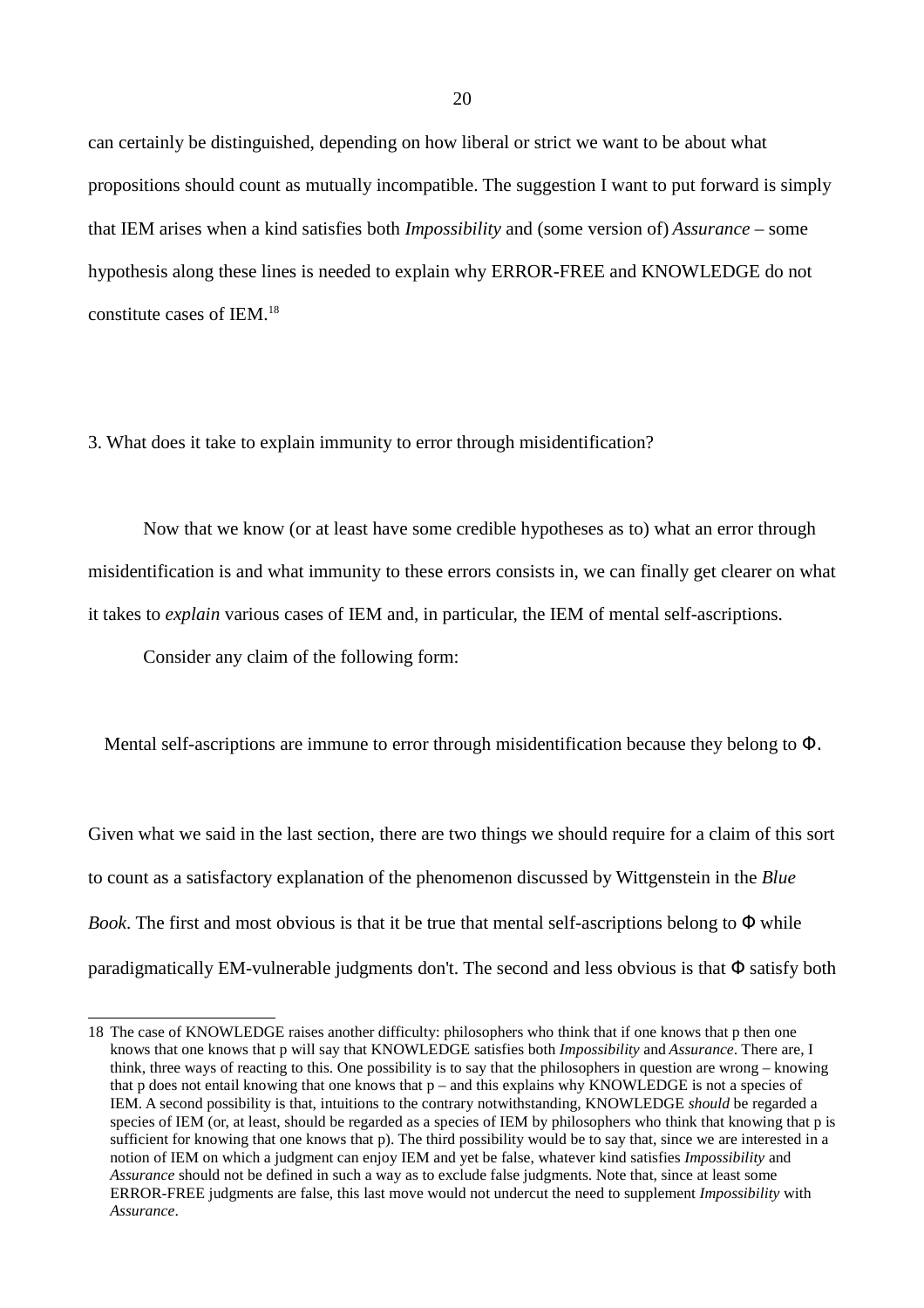*Impossibility* and *Assurance*: since IEM involves not only the impossibility of any error through misidentification, but also the epistemic assurance of the author of the judgment against such a type of error,  $\Phi$  should satisfy the two principles at the same time.<sup>19</sup>

Those who think that IEM is, essentially, a ground-relative phenomenon might suggest a further requirement, namely that  $\Phi$  be defined in terms of the epistemic grounds on which mental self-ascriptions are based.<sup>20</sup> In my opinion, the suggestion should be resisted. As I already pointed out in the last section, one important advantage of formulating *Impossibility* and *Assurance* schematically is that this allows us to remain neutral on the specific nature of Φ. When initially describing what it takes for mental self-ascriptions to exhibit IEM, we can limit ourselves to saying that there is *some* kind they belong to which satisfies *Impossibility* and *Assurance –* this much virtually every participant in the debate on IEM will agree on. It is only when explaining *why* mental self-ascriptions exhibit IEM that different hypotheses will be put forward as to *what* the kind in question is – this is where disagreement will begin. The task of characterizing the *explanandum* can thus be kept distinct from the task of finding the right *explanans* for it. Dialectically speaking, this strikes me as the right way to proceed: to assume from the start that  $\Phi$  should be defined in terms of some *epistemological* feature of mental self-ascriptions begs the question against those accounts on which something different explains their exhibiting IEM – for example, the kind of *content* they have or the *method* through which they are formed.<sup>21</sup>

In fact, once it becomes clear that IEM can be characterized *without* assuming that it is a

<sup>19</sup> Arguably, there is also a third requirement, namely that the claim be genuinely explanatory, in particular that it be informative and non-circular: if someone were to specify  $\Phi$  as "whatever kind the judgments in question belong to that satisfies *Impossibility* and *Assurance*", the resulting claim would hardly constitute a satisfactory account of IEM.

<sup>20</sup> The assumption that "beliefs and judgments are immune to error through misidentification in virtue of the grounds on which they are based" (Bermudez 1998, 6) is widespread. It is implicit in the characterization of IEM offered by Pryor (1999, 485) and McGlynn (2016, 50) and explicit in the discussion of Wright (2000, 19), Coliva (2006, 415), Smith (2006, 274-5) and many others (see the contributions in Prosser and Recanati (2012)).

<sup>21</sup> Content-based accounts of IEM typically claim that mental self-ascriptions have subjectless content (see, for instance, Recanati 2012). Campbell (1999) offers a method-based account appealing to 'dedicated ways' of finding out about oneself. One standard argument against these accounts is that IEM is common to mental self-ascriptions and, e.g., some perceptual demonstrative judgments that are neither subjectless in content nor formed through the same method as mental self-ascriptions. However, once it is appreciated that there can be as many species of IEM as are the kinds satisfying *Impossibility* and *Assurance,* the argument loses its force – independent evidence is called for that exactly the *same* kind of IEM displayed by mental self-ascriptions is also displayed by, e.g., some perceptual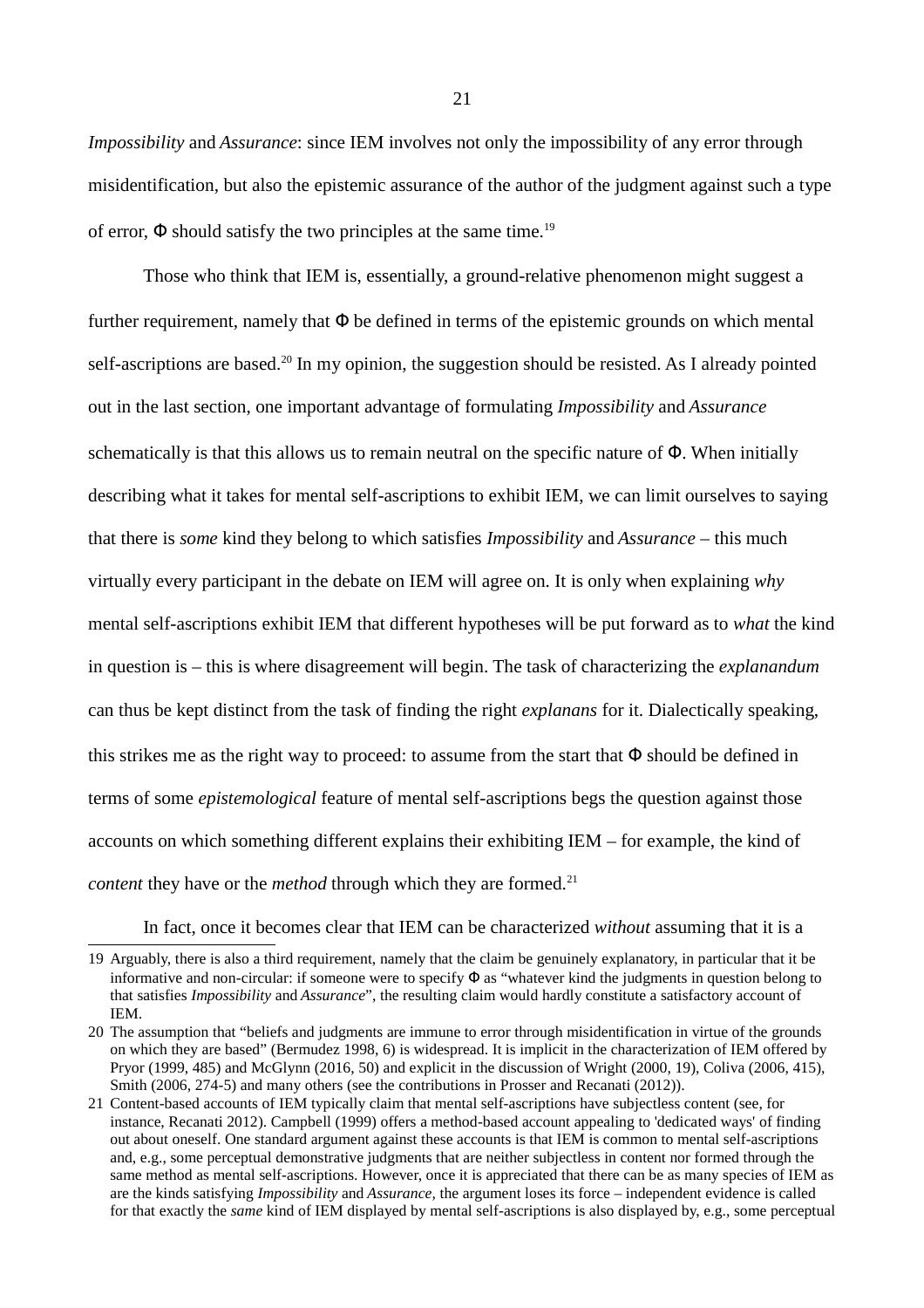ground-relative phenomenon, it becomes less obvious that IEM *is* a ground-relative phenomenon. What I want to do in the remainder of this paper is precisely show that one prominent attempt to explain the immunity to error through misidentification of mental self-ascriptions in purely epistemological terms – the so-called "Simple Explanation" of IEM – is unsuccessful or, at least, much more problematic than it is usually thought to be.

In its most general form, the Simple Explanation says that for a class of judgments to be immune to error through misidentification it is sufficient that they not be based on any identification:

The *Simple Explanation* just consists in the observation that a judgment will be immune to error through *misidentification* when it is not based on an *identification*. The *Simple Explanation* may not appear very exciting- or perhaps even very explanatory. However, what it says does at least seem true. […] No one should deny the truth of the *Simple Explanation*. (Morgan 2012, 106)

Though hints of it can be found in Shoemaker (1968), the origins of the Simple Explanation are probably to be traced back to Gareth Evans's *The Varieties of Reference*. Evans begins by distinguishing two kinds of singular knowledge:

When knowledge of the truth of a singular proposition, 'a is F', can be seen as the result of knowledge of the truth of a pair of propositions, 'b is F' (for some distinct idea, b) and 'a = b', I shall say that the knowledge is *identification-dependent*. […] We might say that knowledge of the truth of a singular proposition is *identification-free* if it is not identification-dependent. (1982, 180)

After showing that the distinction holds for judgments more in general, he claims that:

Clearly, [identification-free judgments] are immune to a kind of error to which [identification-

demonstrative judgments.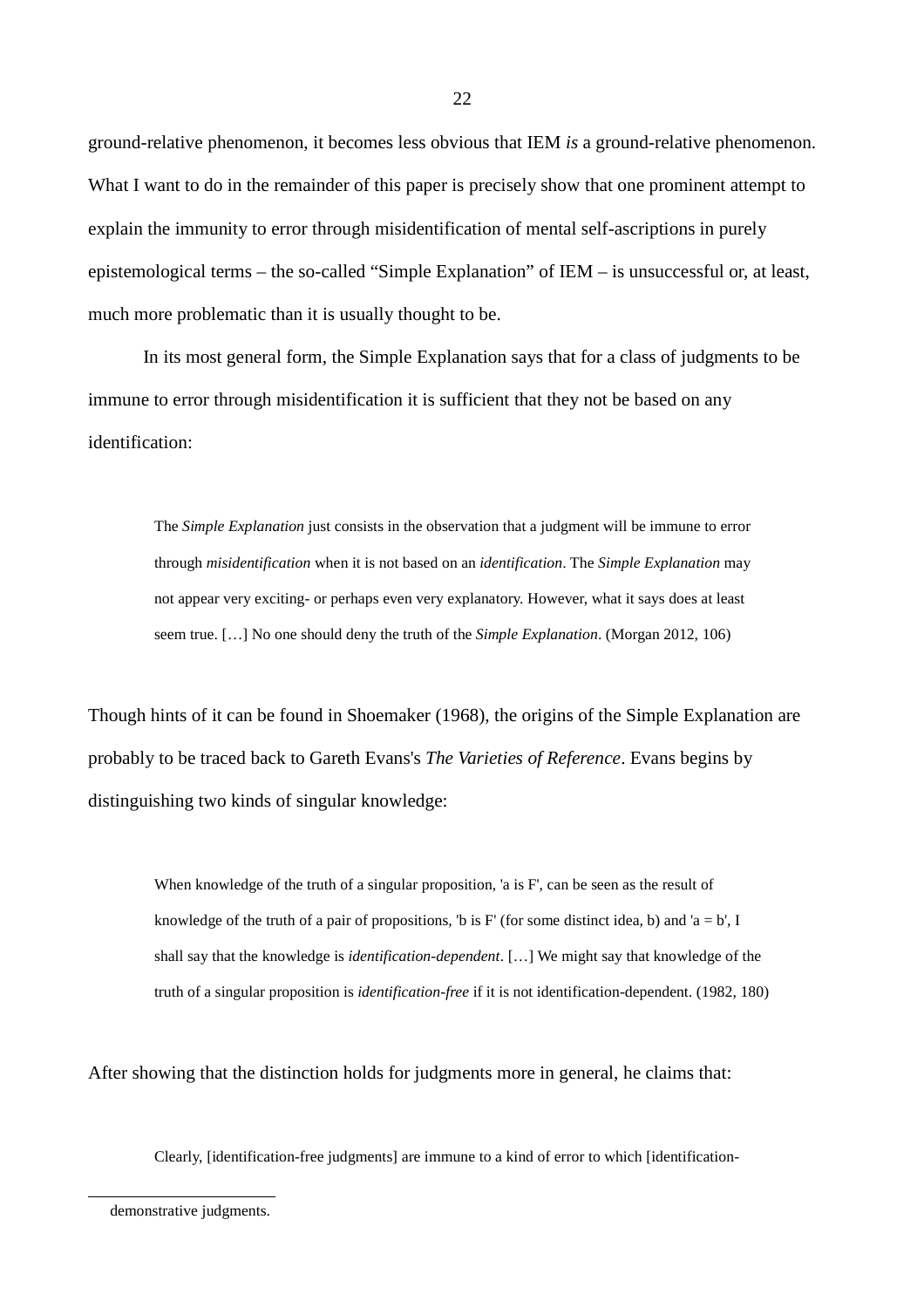dependent] judgments are liable. *Since they do not rest on any identification, they are immune to error through misidentification*. (1982, 182; my emphasis)

In its broad outline, Evans's account has been accepted by many participants in the debate surrounding the IEM of mental self-ascriptions. Implicitly or explicitly, it has been defended or endorsed by Peacocke (1999, 270), Wright (2000; 2012), Coliva (2006), Nida- Rümelin (2011), Stanley (2011), Morgan (2012), and Garcia-Carpintero (forthcoming), among others. The reasons for this popularity are not difficult to see. The Simple Explanation is not only simple. If successful, it would provide us with a perfectly general account of IEM (one that could in principle be applied to other kinds of judgments that have been thought to be immune to EM, such as perceptual demonstrative judgements). What's more, it is "a pleasingly deflationary account" that "liberates us from any need for metaphysical or semantic extravagance in trying to account for [this] phenomenon" (Wright 2012, 255).

Suppose we call "BASIC" the kind including all and only the judgments that (in Morgan's terminology) are not "based" on any identification or (in Evans's jargon) cannot "be seen as a result of an identification" and are "identification-free". Then the Simple Explanation can be put as follows:

Mental self-ascriptions are immune to error through misidentification because they belong to

## **BASIC**

To evaluate the success of this account, we need to determine whether BASIC satisfies *Impossibility* and *Assurance*. Now, one crucial lesson we learned in § 1 is that not all cases of EM are cases where the evidence that justifies the subjects in making the judgment includes an identification: my judgment in *The Skunk* is justified by identification-free evidence and, yet, it constitutes a case of EM. This means that, when they speak of judgments that are not "based" on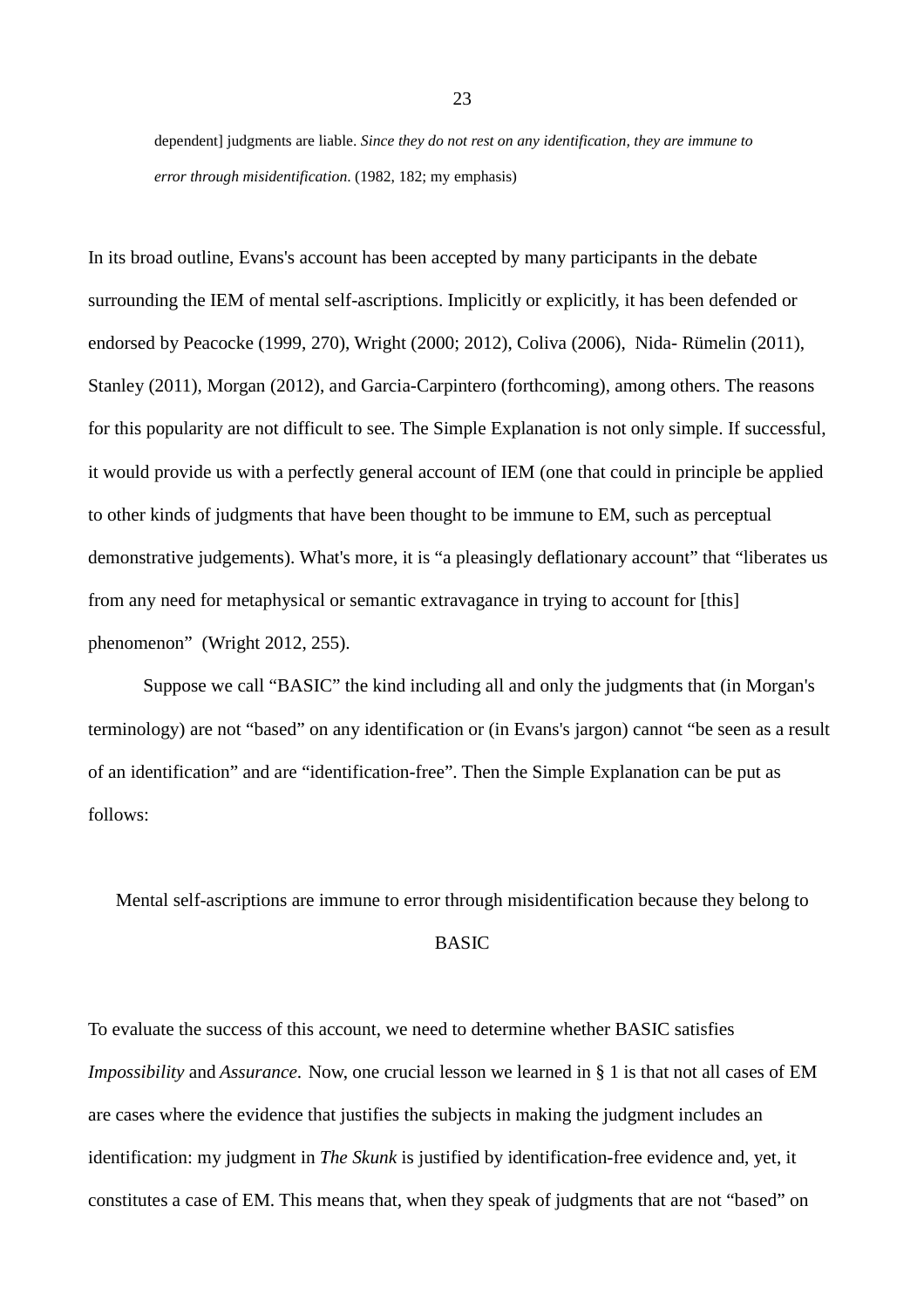any identification or that are "identification-free", friends of the Simple Explanation cannot have in mind judgments that are justified by identification-free evidence – if BASIC were defined in this way, it would *not* satisfy *Impossibility* and the Simple Explanation would in trouble.

What's the right way of defining BASIC, then? One proposal often discussed in this connection is the following:

# a judgment belongs to BASIC if and only if it is a judgment whose grounds *and background presuppositions* do not involve any identification

The notion of *background presupposition* requires some unpacking. As we know, the grounds of a judgment are nothing else than the evidence that justifies the subject in making that judgment. By contrast, the background presuppositions of a judgment are supposed to be those tacit or implicit commitments that, if called into question, would make it rational to withdraw the judgement, because it is only against the backdrop of such commitments that one took oneself to have evidence (or grounds) for the judgement. To illustrate, the content of my visual experience is the evidence I have for judging *that there is table in front of me*, whereas the proposition *that my visual apparatus is working properly* is, arguably, a background presuppositions of my judgment (if someone were to tell me that my visual apparatus is not working properly I would no longer take the content of my visual experience to support my belief *that there is a table in front of me*)*.* 22

Why adopting this narrower characterization of BASIC? The crucial thought is that "[the background] presupposition of a judgment may in a particular case include an identification. Should that presupposition fail, the judgment at issue may suffer error through misidentification even if it is [supported by identification-free evidence]"(Wright 2012, 270). My judgment in *The Skunk* is supposed to provide an illustration of this. According to Coliva (2006), if someone were to call into

<sup>22</sup> The distinction between evidence and background presuppositions of a judgment is explicitly drawn by Coliva (2006), although (as she points out) hints of it can be found already in Pryor (2000) and Wright (2002).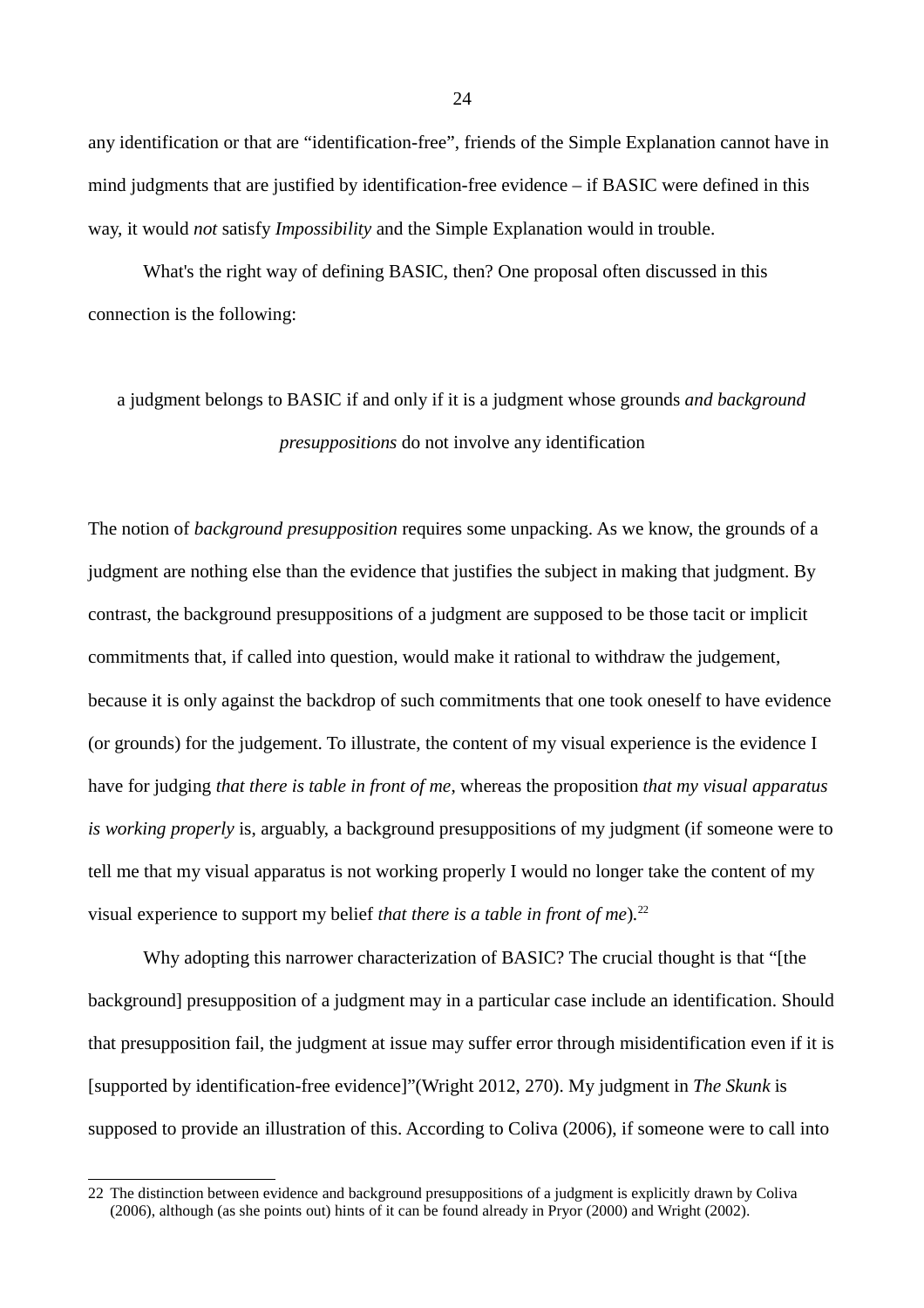question the proposition *that this animal (I can now see) is the animal (in my garden) which is actually responsible for this odor I can smell*, I would be rationally obliged to withdraw my judgment. So that proposition – a proposition identifying the animal I am seeing with the animal whose odor I am smelling – should be regarded as a background presupposition of my judgment. The general hypothesis is that "error through misidentification […] will *always* depend on the presence of a false identification component as part of [either the grounds or the background presuppositions of a given judgment" (Coliva 2006, 417).<sup>23</sup> Define BASIC so as to exclude any identification from *both* the grounds *and* the background presuppositions of the judgment and the Simple Explanation will be safe.

I think there is much to be said in favour of this way of developing the Simple Explanation. The distinction between grounds and background presuppositions of a judgment is central to much current theorizing in epistemology, and it is certainly a nice features of this proposal that it puts this distinction to new use, rather than responding to the problem posed by *The Skunk* in some *ad hoc* way. Nevertheless, there seem to me to be two problems with this strategy that friends of the Simple Explanation have either underestimated or entirely overlooked.

The first problem becomes apparent if we focus on the kind of reconstruction Coliva proposes of *The Skunk*. Consider again the proposition *that this animal (I can now see) is the animal (in my garden) which is actually responsible for this odor I can smell.* Saying that this proposition is a background presupposition of my judgment is tantamount to saying that, when I formed my judgment, I somehow presupposed (perhaps implicitly or tacitly) that there was a unique animal in my garden which was causally responsible for my olfactory experience (at any rate, that is what the definite description "*the* animal in my garden which is actually responsible for this odor I can smell" suggests, on one natural way of interpreting it). But why should I have presupposed such a thing? Could I not have presupposed (perhaps implicitly or tacitly) that my olfactory experience was collectively caused – or perhaps even overdetermined – by the odour of many distinct skunks?

<sup>23</sup> The same move can be found in Garcia-Carpintero (forthcoming).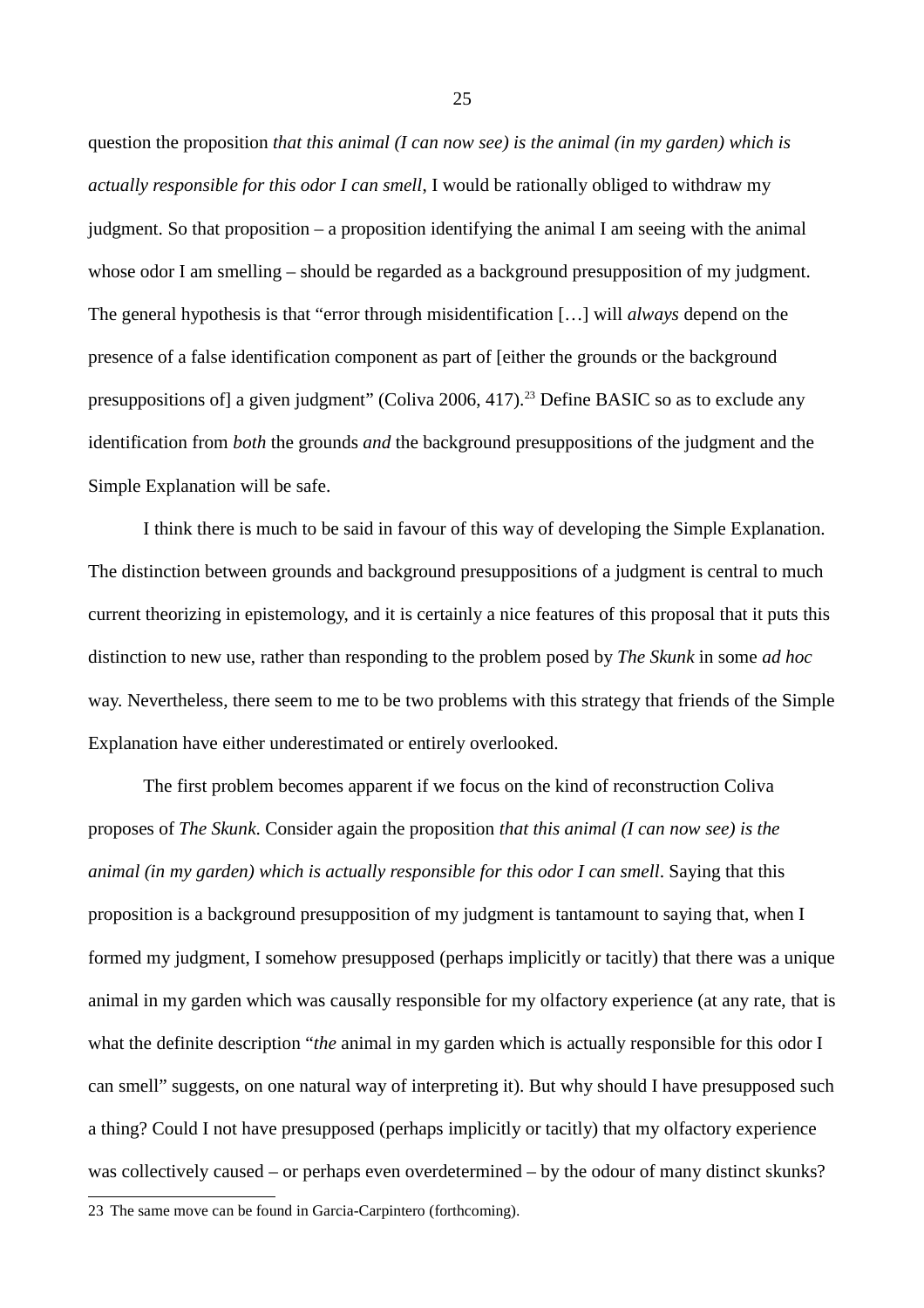It certainly seems so. In fact, it seems that it would *not* have been very rational of me to presuppose that there was a unique skunk whose odor was responsible for my olfactory experience. And even if it was rational to presuppose such a thing, it would not have been very rational of me to let that presupposition play any remotely justificatory role in the formation of my judgment. But then why thinking that there actually was, among the background presuppositions of my judgment, any (true or false) proposition worth describing as an "identification"?<sup>24</sup>

As far as I can see, the problem that these questions raise is rather general and does not have anything to do with the specific way in which Coliva formulated her proposal. The challenge that the Simple Explanation originally faced was that of accounting for cases of EM where the evidence justifying the judgment is identification-free. Taking the identification to be part, not of the grounds of the judgment, but rather of its background presuppositions does not seem to be a satisfactory way of meeting that challenge. Friends of the Simple Explanation should – I think – come to terms with the idea that a judgment can be a case of EM even if its entire justificational architecture (and not just the part of it we associate with the judgment's grounds) is identification-free. It may be possible to do this without giving up the Simple Explanation. But, at the very least, BASIC has to be defined in even narrower terms than Coliva and Wright have suggested – how much narrower it is difficult to see.

This takes me to the second problem. It seems to me that, the narrower and more sophisticated our characterization of BASIC is, the greater chances BASIC will have to satisfy *Impossibility* without satisfying *Assurance*. This is already evident if we bracket for a moment the first problem and define BASIC in the way suggested above, i.e. as including all and only

<sup>24</sup> In order to sidestep these worries, one could take the background presupposition to be *that this animal (I can now see) is* an *animal (in my garden) which is actually responsible for this odor I can smell*. The general idea would be to relax the notion of an identification so as to include not only propositions of the form 'x is *the* y that is so-and-so', but also any proposition of the form 'x is *a* y that is so-and-so'. At that point, however, it would no longer be clear that mental self-ascriptions (or, for that matter, any other singular judgments) would still be classifiable as belonging to BASIC. Arguably, the proposition *that I am an individual who has a headache* is a background presupposition of my judgment *that I have a headache*, at least in the sense that it would be rational for me to withdraw my judgment were I told from a reliable source that I am *not* an individual who has a headache. Morgan (forthcoming) makes a closely related point in his discussion of the notion of a background presupposition.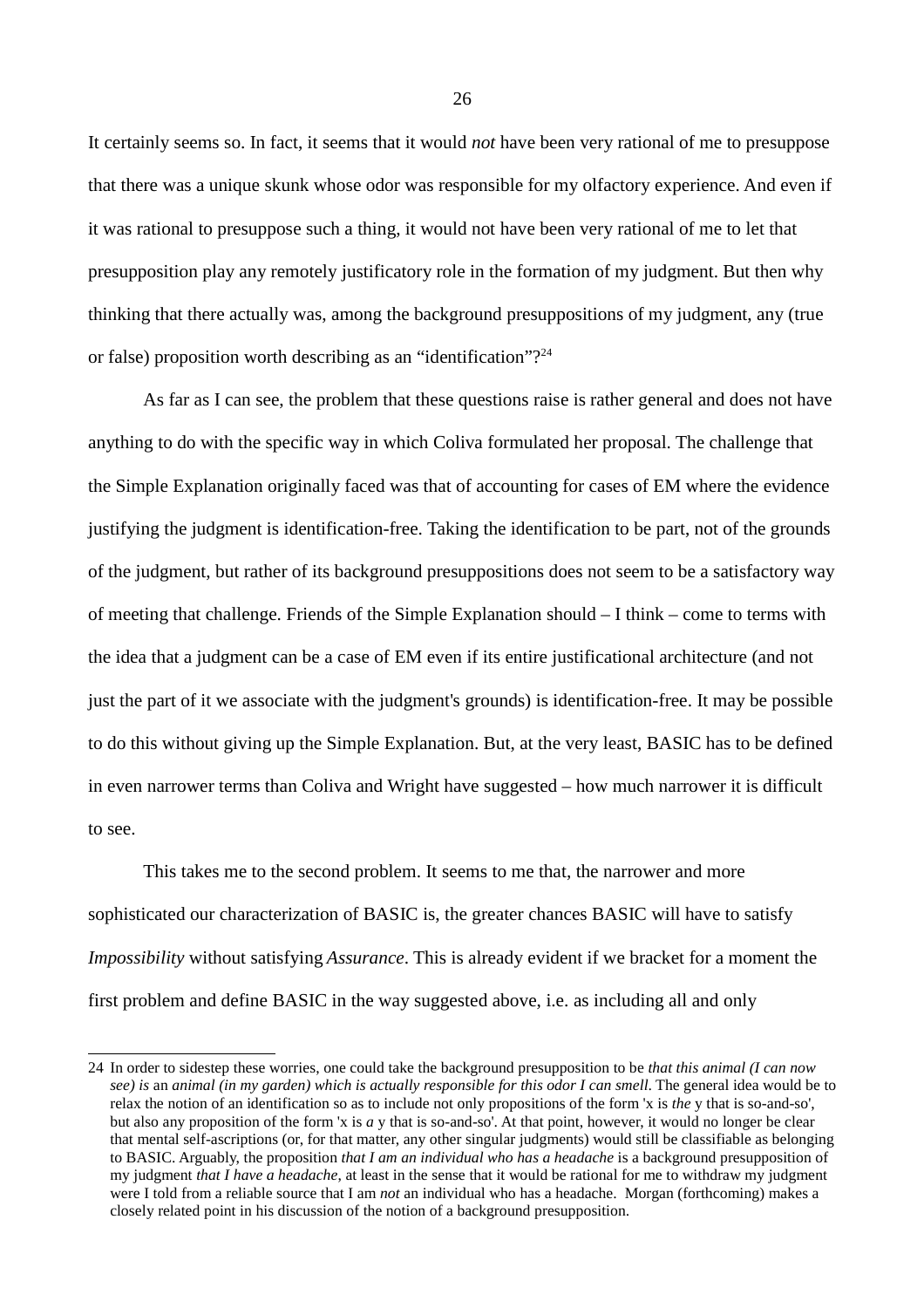judgments whose grounds and background presuppositions that do not involve any identification. The author of a judgment does *not* typically have access to what, from the objective point of view of epistemology, can be seen as the background presuppositions of his or her judgment. In particular, when one performs a judgment one may very well not be able to tell whether or not the background presuppositions of his or her judgments include an identification (at least not in general and not if one knows nothing of epistemology). So the risk looms large that some judgments may be BASIC (in the sense defined above) *without* their authors being epistemically assured against EM

The point can be seen most clearly in the case of my judgment *that I'm thirsty*. In § 2, I suggested that, while in making that judgment I cannot be sure to be right, something about my judgment tells me that I am not committing any error *through misidentification*: given what I know about my judgment on the basis of normal self-knowledge, there is simply no question of having mistaken someone else's thirst for mine. Now, finding out that this is so does not require much effort or concentration or reflection on my behalf: to convince myself of the fact, I need only cast a quick introspective glance at the judgment I am performing. Certainly I do not have to evaluate elaborate hypotheses about the 'background presuppositions' of my judgment. If that's what I had to do in order to rule out the possibility of being committing an EM, I doubt that I would enjoy the kind of epistemic assurance against EM that I actually enjoy. The worry, then, is that, even if being BASIC makes for the impossibility of an error through misidentification, it does not make for any kind of epistemic assurance of the author of the judgment against EM: when one makes a BASIC judgment, what one knows may well be compatible with the judgment being an EM, even if one possesses adequate self-knowledge.

An advocate of the Simple Explanation can respond to this problem in at least three different ways.

The first would be to insist that the fact that a judgment is BASIC is, indeed, 'fully in view' for its author, in the minimal sense that an ideal subject exercising self-knowledge in optimal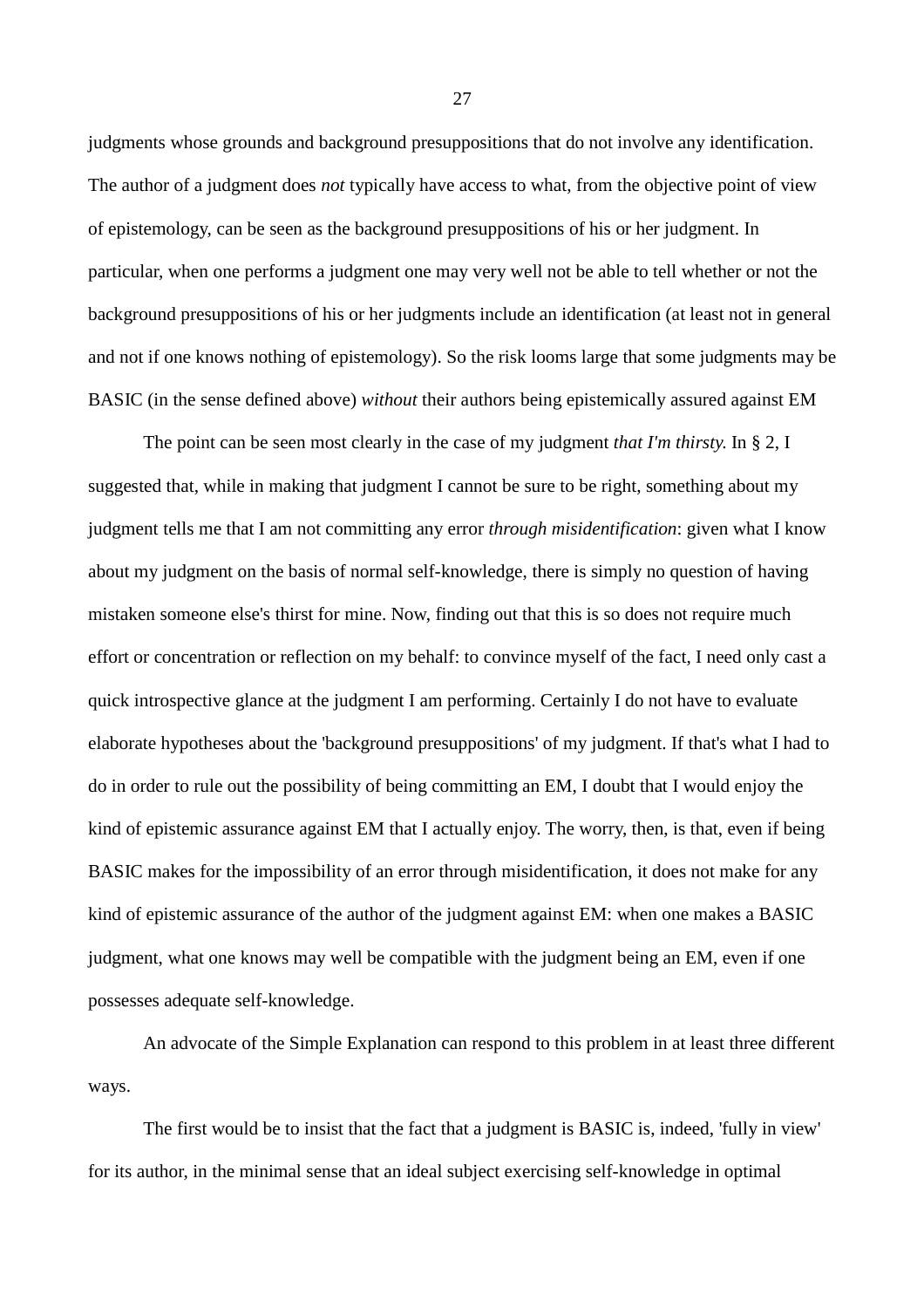circumstances would be in a position to know that fact. The observation would not give us a very strong kind of epistemic assurance. But perhaps it would give us *Assurance* of some kind. The question is whether we can content ourselves with such a weak version of the principle or whether we need a more robust sense in which we – imperfect subjects operating in less-than-optimal circumstances – are epistemically assured against EM when we make various judgments about what we believe, hope, desire, feel or experience.

The second response is more subtle and trades on the idea that, whenever a judgment is BASIC, its author may not know that this is so, but will know of some *other* feature of the judgment which happens to be incompatible with the judgment's involving an EM. Thus *Assurance* against EM is guaranteed, even for imperfect subjects operating in less-than-optimal circumstances. But the proponent of this line cannot get away with the vague suggestion that some feature or another of BASIC judgments allows their subjects to rest epistemically assured against EM. If it is agreed that it is not their being BASIC, one would like to know what the features in question are – in fact, one would expect the Simple Explanation to be re-formulated directly in terms of those features.<sup>25</sup>

The third and last response would be to reject the considerations I offered in § 2 for regarding *Assurance* as part and parcel of IEM. This leaves the proponent of the Simple Explanation with only two options. The first is to show that, contrary to what I've argu ed there, IEM can and should be reduced to the mere impossibility of any error through misidentification. On this approach, in so far as it succeeds in showing that BASIC satisfies *Impossibility*, the Simple Explanation has succeeded in explaining all there is to explain. The second option is to offer some alternative hypothesis as to the additional ingredient that, together with *Impossibility*, makes certain judgments immune to error through misidentification.

<sup>25</sup> Could the relevant feature be, quite simply, that the judgment is IEM? But for a judgment to be IEM is for it to belong to some kind that satisfies *Impossibility* and *Assurance*, and for judgments of a certain kind to satisfy *Assurance* is for them to possess some feature that is both incompatible with their being cases of EM and epistemically accessible to their authors. So to suggest the subject is epistemically assured against EM by knowing that her judgment is IEM is (roughly) to say that she is epistemically assured against EM by virtue of knowing that *something* she knows about her judgments is incompatible with its being an EM. It's hard not to think that this suggestion requires an answer to the prior question of what that 'something' is. Thanks to an anonymous referee for pressing me on this point.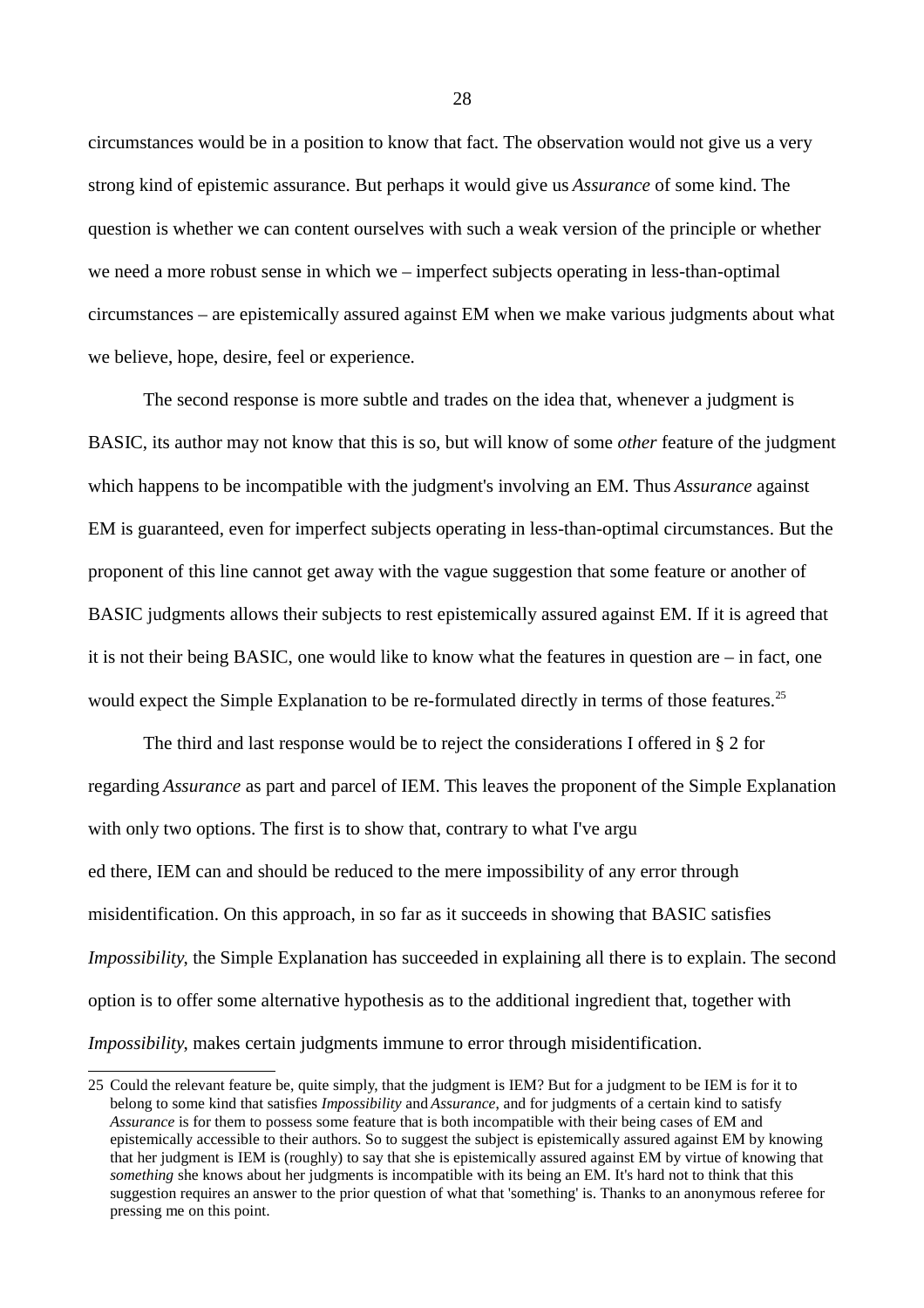This is not the place for a detailed examination of these responses. All I want to say is that – as things stand and given the two problems I outlined here – I find little justification for the optimism surrounding the Simple Explanation. I do agree that what the Simple Explanation says "does at least *seem* true", as Morgan puts it. But I also think that, when the notion of a judgment's being "based on" (or "resting on" or being "the result of") an identification is subjected to closer scrutiny, this appearance of truth vanishes and the prospects of the Simple Explanation start to look much less promising.

\*Acknowledgments\* (to be completed)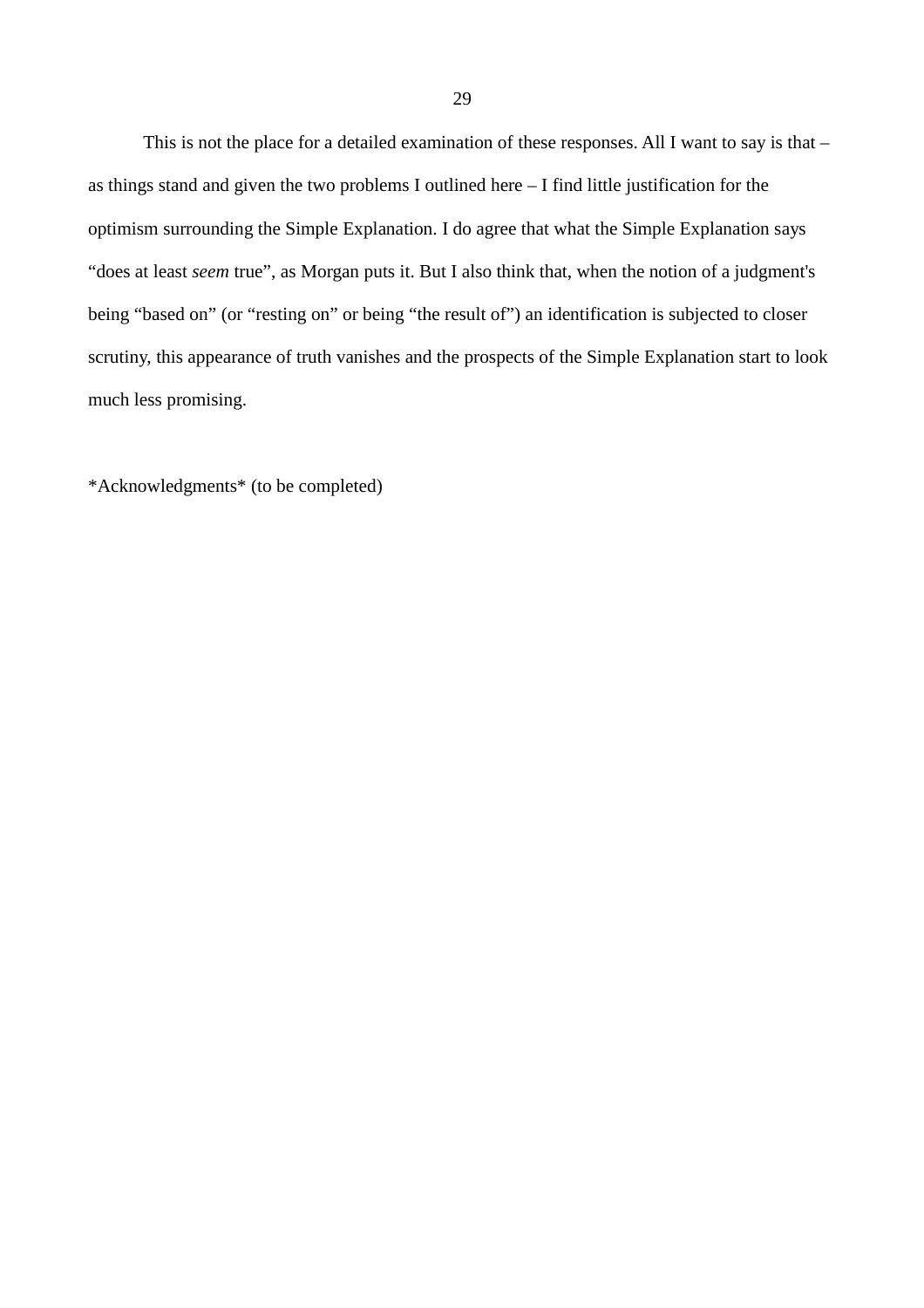#### *References*

Anscombe, E. (1975). "The First Person" in Guttenplan, S. (Ed.), *Mind and Language*, Oxford: Clarendon Press (pp. 45-65).

Bermudez, J. L. (1998). *The Paradoxes of Self-consciousness*. Camrbidge: MIT Press.

Bermudez, J. L. (2013). "Immunity to error through misidentification and past-tensed memory judgments". *Analysis* 73 (2): 211-220.

Campbell, J. (1997). "Sense, Reference and Selective Attention". *Proceedings of the Aristotelian Society*, Supplementary Volume 71: 55–98.

Campbell, J. (1999). "Immunity to error through misidentification and the meaning of a referring term". *Philosophical Topics* 26 (1-2): 89-104.

Coliva, A. (2006). "Error through misidentification: some varieties". *The Journal of Philosophy* 103 (8): 403-425.

Coliva, A. (2012). "Which 'key to all mythologies' about the self? A note on where illusions of transcendence come from and how to resist them" in Prosser S. and F. Recanati (Eds.), *Immunity to Error Through Misidentification: New Essays*, Cambridge: Cambridge University Press, 2012: 22- 45.

Evans, G. (1982). *The Varieties of Reference*. Oxford: Clarendon Press.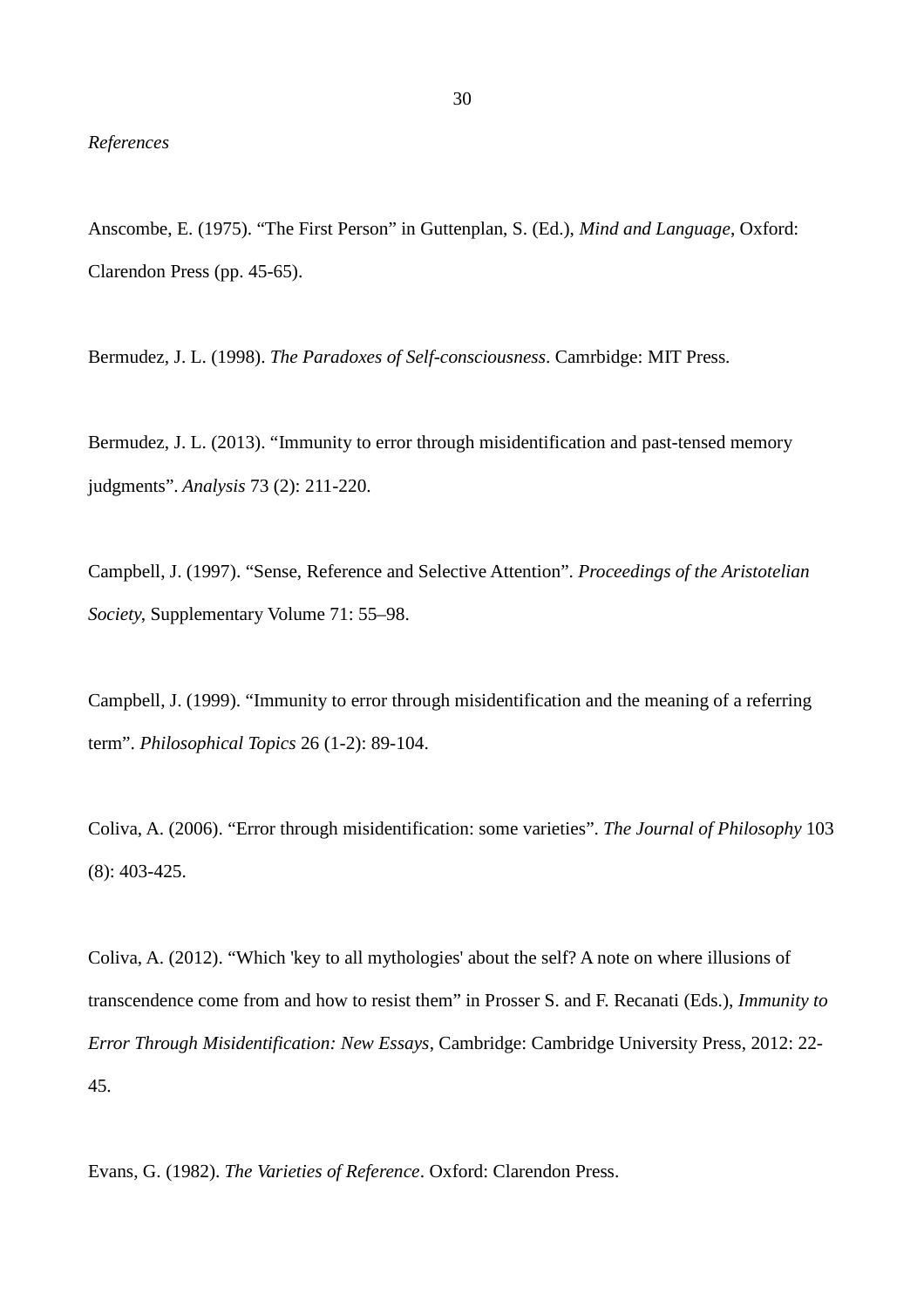Folescu, M. and J. Higginbotham. (2012). "Two takes on the *de se*" in in Prosser S. and F. Recanati (Eds.), *Immunity to Error Through Misidentification: New Essays*, Cambridge: Cambridge University Press, 2012: 46-61.

Garcia-Carpintero, M. (forthcoming). "Self-Conception: Sosa on *de se* thought" in J.Turri (Ed.), *Virtuous Thoughts: The Philosophy of Ernest Sosa*, Philosophical Studies Series 119.

Hamilton, A. (2009). "Memory and self-consciousness: immunity to error through misidentification". *Synthese* 171 (3): 409-417.

McGlynn, A. (2016). "Immunity to error through misidentification and the epistemology of *de se* thought" in Garcia-Carpintero, M. and S. Torre (Eds.), *About Oneself: De Se Thought and Communication*, Oxford University Press: 25-55.

Morgan, D. (2012). "Immunity to error through misidentification: what does it tell us about the de se?" in Prosser S. and F. Recanati (Eds.), *Immunity to Error Through Misidentification: New Essays*, Cambridge: Cambridge University Press, 2012: 104-123.

Morgan, D. (forthcoming). "Thinking about the body as subject"

Nida-Rümelin, M. (2011). "The conceptual origin of mind-body dualism" in Coliva, A. (Ed.), *Self and Self-Knowledge*, Oxford: Oxford University Press, 2011.

Peacocke, C. (1999). *Being Known*. Oxford: Oxford University Press.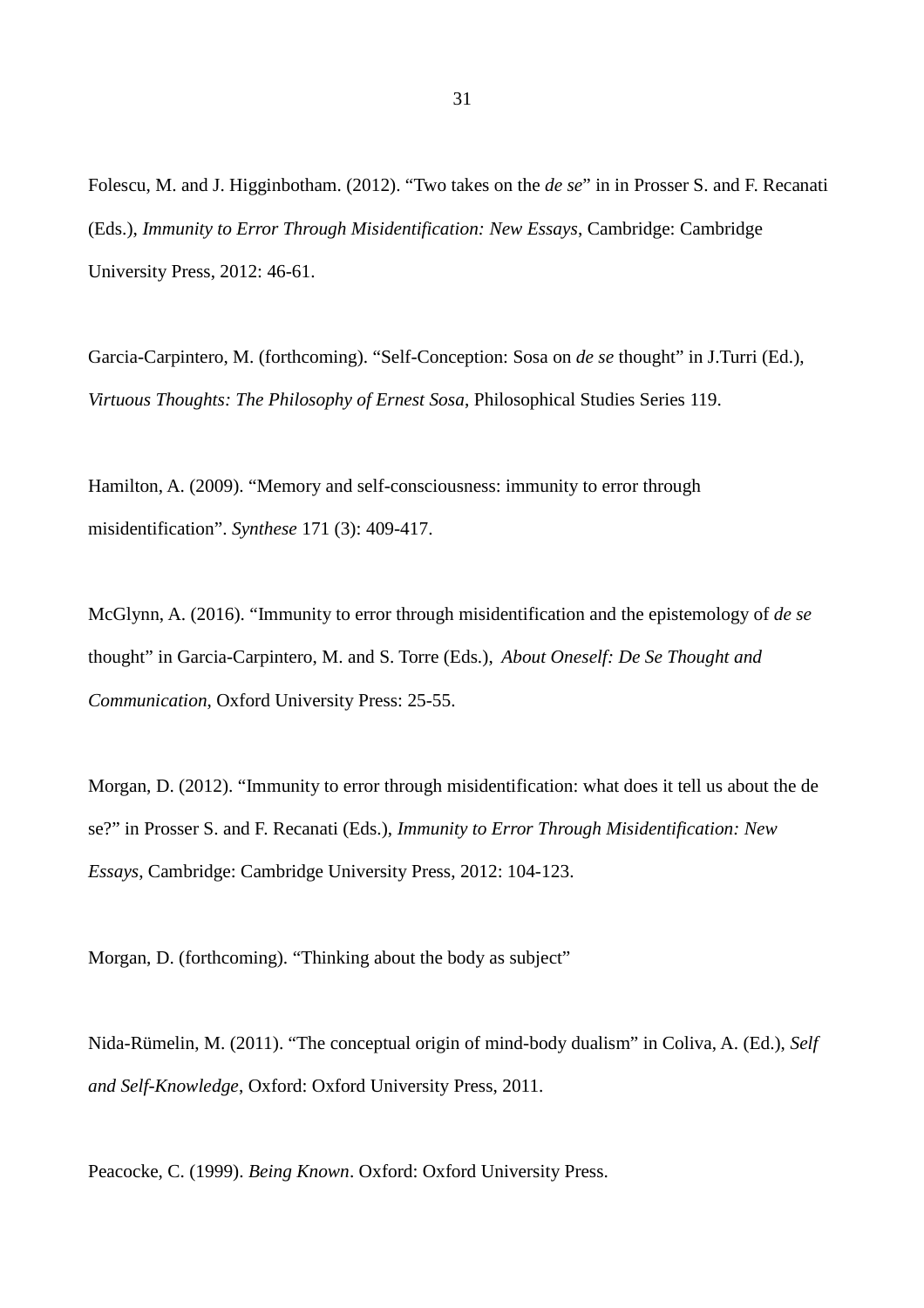Prosser S. and F. Recanati (Eds.). (2012). *Immunity to Error Through Misidentification: New Essays.* Cambridge: Cambridge University Press.

Pryor, J. (1999). "Immunity to error through misidentification". *Philosophical Topics* 26 (1-2): 271- 304.

Pryor, James. (2000). "The Skeptic and the Dogmatist". *Noûs* 34 (4): 517-549

Recanati, F. (2012). "Immunity to error through misidentification: what it is and where it comes from" in Prosser S. and F. Recanati (Eds.), *Immunity to Error Through Misidentification: New Essays*, Cambridge: Cambridge University Press, 2012: 180-201.

Shoemaker, S. (1968). "Self-reference and self-awareness". *The Journal of Philosophy* 65 (19): 555-567.

Shoemaker, S. (1970). "Persons and their pasts". *American Philosophical Quarterly* 7 (4): 269-285.

Smith, J. (2006). "Which immunity to error?". *Philosophical Studies* 130: 273-283.

Williamson, T. (2000). *Knowledge and its limits*. Oxford: Oxford University Press.

Wittgenstein, L. (1958). *The Blue and Brown Books*. Oxford: Blackwell.

Wright, C. (2000). "Self-knowledge: the Wittgensteinian legacy" in Wright C, B. Smith and C.